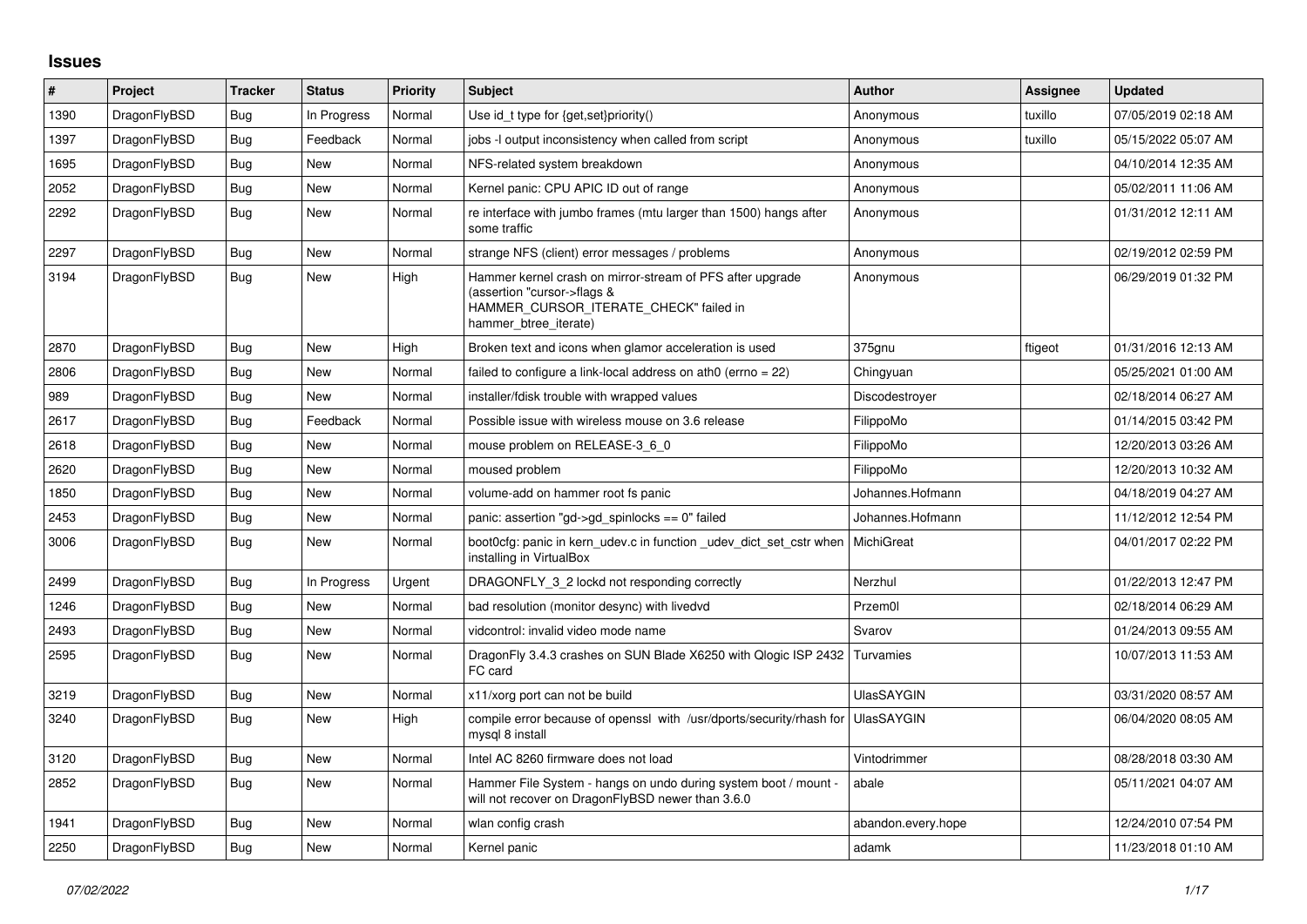| $\sharp$ | Project      | <b>Tracker</b> | <b>Status</b> | <b>Priority</b> | Subject                                                                                                                      | Author             | Assignee | <b>Updated</b>      |
|----------|--------------|----------------|---------------|-----------------|------------------------------------------------------------------------------------------------------------------------------|--------------------|----------|---------------------|
| 3299     | DragonFlyBSD | Bug            | In Progress   | Normal          | DragonFlyBSD reports utterly wrong uptime (most of the time, right<br>after booting in)                                      | adrian             |          | 11/11/2021 01:43 PM |
| 3300     | DragonFlyBSD | Bug            | <b>New</b>    | Normal          | Running Xvnc from TigerVNC package through the INETD daemon<br>in TCP WAIT mode fails hard                                   | adrian             |          | 01/08/2022 04:25 AM |
| 3301     | DragonFlyBSD | <b>Bug</b>     | New           | Normal          | Gkrellm from the packages is not showing logged in users in main<br>window, logged in users always $== 0$                    | adrian             |          | 01/08/2022 04:24 AM |
| 2210     | DragonFlyBSD | Bug            | <b>New</b>    | Normal          | Bugtracker cannot assign default project for new users                                                                       | ahuete.devel       |          | 11/17/2011 11:30 AM |
| 1824     | DragonFlyBSD | Bug            | Feedback      | Normal          | kernel panic, x86, 2.7.3.859.ge5104                                                                                          | akirchhoff135014   |          | 03/10/2013 07:49 AM |
| 1714     | DragonFlyBSD | <b>Bug</b>     | <b>New</b>    | Low             | hwpmc                                                                                                                        | alexh              | swildner | 08/18/2012 02:03 PM |
| 1921     | DragonFlyBSD | <b>Bug</b>     | In Progress   | Normal          | we miss mlockall                                                                                                             | alexh              | tuxillo  | 06/18/2022 04:08 AM |
| 2329     | DragonFlyBSD | <b>Bug</b>     | <b>New</b>    | Normal          | ibm x3550 & acpi                                                                                                             | ano                |          | 06/03/2014 11:37 AM |
| 2520     | DragonFlyBSD | Bug            | <b>New</b>    | Normal          | panic: assertion "IS_SERIALIZED((ifp->if_serializer))" failed in<br>if_default_serialize_assert at /usr/src/sys/net/if.c:437 | ano                |          | 03/09/2013 12:14 AM |
| 2877     | DragonFlyBSD | Bug            | <b>New</b>    | Low             | sed fails when working with UTF-8 locale and non-UTF symbols                                                                 | arcade@b1t.name    |          | 12/30/2015 11:20 AM |
| 2878     | DragonFlyBSD | Bug            | <b>New</b>    | Low             | [fix] CCVER problem when using clang and cpu extensions<br>(intrinsics)                                                      | arcade@b1t.name    |          | 06/24/2016 04:25 AM |
| 2882     | DragonFlyBSD | <b>Bug</b>     | <b>New</b>    | Low             | bridge sends packets from individual interfaces                                                                              | arcade@b1t.name    |          | 01/09/2016 12:43 PM |
| 3209     | DragonFlyBSD | <b>Bug</b>     | <b>New</b>    | Normal          | svc has some minor bugs                                                                                                      | arcade@b1t.name    |          | 10/24/2019 09:08 AM |
| 3278     | DragonFlyBSD | <b>Bug</b>     | New           | Normal          | Second screen image is distorted                                                                                             | arcade@b1t.name    |          | 07/10/2021 03:36 AM |
| 3311     | DragonFlyBSD | <b>Bug</b>     | New           | Low             | TrueCrypt support may cause kernel crash                                                                                     | arcade@b1t.name    |          | 04/29/2022 06:19 AM |
| 1148     | DragonFlyBSD | <b>Bug</b>     | In Progress   | Low             | BCM4311 wireless network adapter detected but not functional                                                                 | archimedes.gaviola |          | 05/11/2021 04:00 AM |
| 2107     | DragonFlyBSD | <b>Bug</b>     | New           | Normal          | 2.10.1 sata dvd drive issue                                                                                                  | ausppc             |          | 07/31/2011 08:41 PM |
| 331      | DragonFlyBSD | <b>Bug</b>     | In Progress   | Normal          | ftpsesame (aka Bridging S01E03)                                                                                              | bastyaelvtars      |          | 03/09/2013 12:28 PM |
| 3132     | DragonFlyBSD | <b>Bug</b>     | New           | Low             | unifdef mined                                                                                                                | bcallah            |          | 04/26/2018 08:34 PM |
| 1718     | DragonFlyBSD | <b>Bug</b>     | Feedback      | Normal          | IDE disk drive not detected by x86_64 2.6.1 Live CD                                                                          | bcox               |          | 11/27/2021 08:25 AM |
| 3281     | DragonFlyBSD | <b>Bug</b>     | <b>New</b>    | Normal          | Crash after leaving unattended for a while                                                                                   | bhaible            |          | 07/10/2021 03:32 AM |
| 3282     | DragonFlyBSD | <b>Bug</b>     | New           | Normal          | unexpected errno value from fopen()                                                                                          | bhaible            |          | 07/10/2021 03:34 AM |
| 3283     | DragonFlyBSD | <b>Bug</b>     | <b>New</b>    | Normal          | mknodat() cannot create FIFOs                                                                                                | bhaible            |          | 07/10/2021 03:34 AM |
| 3284     | DragonFlyBSD | <b>Bug</b>     | <b>New</b>    | Normal          | Wrong towlower() result for U+038A                                                                                           | bhaible            |          | 07/10/2021 03:34 AM |
| 1882     | DragonFlyBSD | <b>Bug</b>     | New           | LOW             | Idea for handling new USB vendor/device codes                                                                                | bmk                |          | 10/20/2010 12:15 PM |
| 3101     | DragonFlyBSD | <b>Bug</b>     | New           | Low             | PFI CGI install not working in dragonflybsd 5.0.1 USB install                                                                | bnegre82           |          | 05/11/2021 04:14 AM |
| 3110     | DragonFlyBSD | <b>Bug</b>     | New           | Normal          | crash with ipfw3 under load                                                                                                  | bnegre82           |          | 12/09/2017 06:22 AM |
| 1594     | DragonFlyBSD | <b>Bug</b>     | New           | Normal          | Kernel panic during boot from Live CD on Dell E6400                                                                          | bodie              |          | 05/11/2021 03:54 AM |
| 1521     | DragonFlyBSD | <b>Bug</b>     | Feedback      | Normal          | amd64 2.4 livecd won't mount root at boot                                                                                    | bolapara           |          | 01/28/2018 03:45 AM |
| 2115     | DragonFlyBSD | <b>Bug</b>     | New           | Normal          | [msk] system freeze after receive some paquet                                                                                | bsdsx              |          | 08/22/2011 10:22 AM |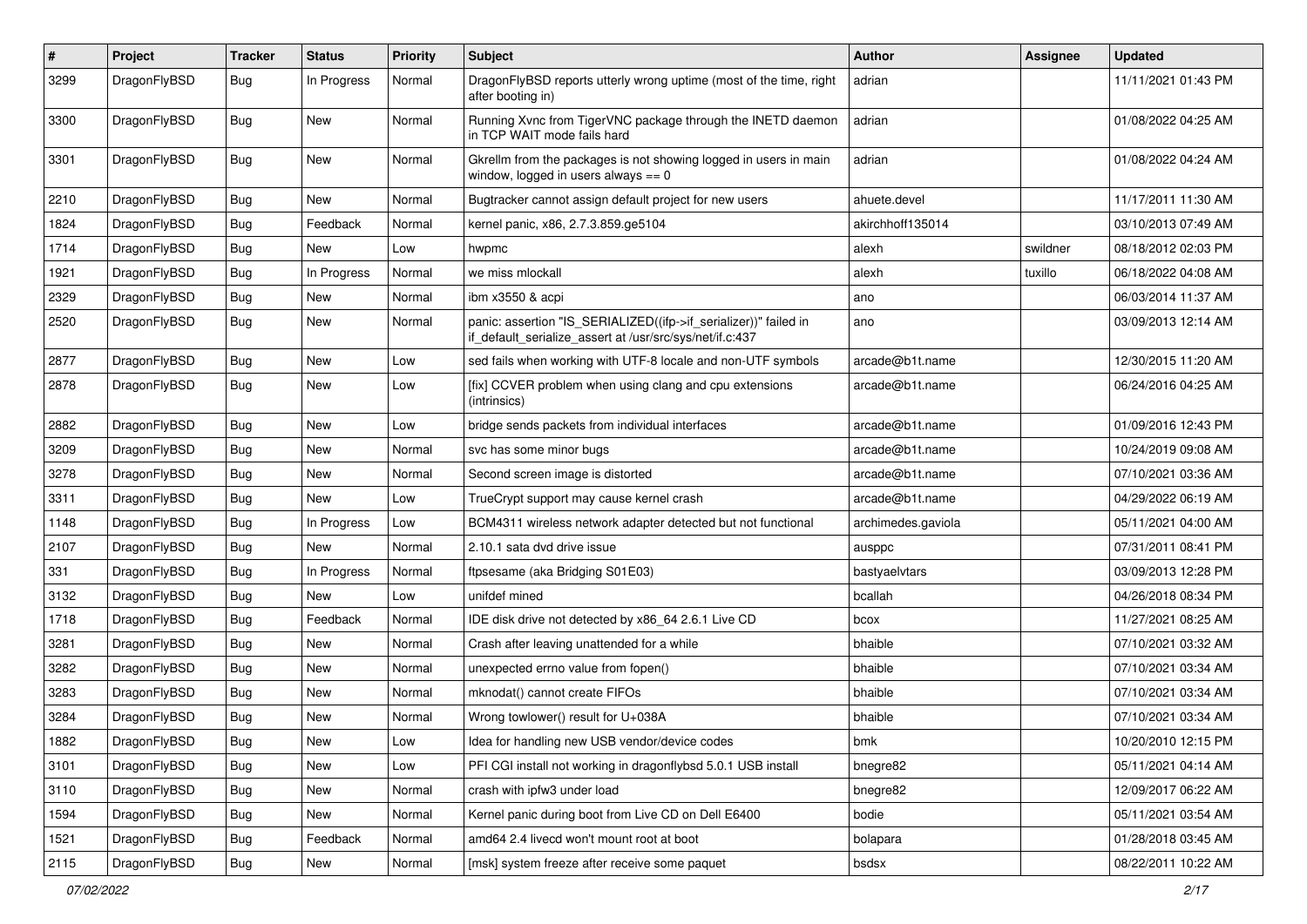| #    | Project      | <b>Tracker</b> | <b>Status</b> | <b>Priority</b> | Subject                                                                                                       | <b>Author</b> | Assignee | <b>Updated</b>      |
|------|--------------|----------------|---------------|-----------------|---------------------------------------------------------------------------------------------------------------|---------------|----------|---------------------|
| 725  | DragonFlyBSD | Bug            | In Progress   | Low             | 'make distribution' fails w/'ro' /usr/obj                                                                     | c.turner      |          | 03/09/2013 01:01 PM |
| 2265 | DragonFlyBSD | Bug            | <b>New</b>    | Normal          | mbsrtowcs does not properly handle invalid mbstate t in ps                                                    | c.turner1     | swildner | 01/10/2012 07:56 PM |
| 2319 | DragonFlyBSD | Bug            | New           | Normal          | crypt/passwd forward compat                                                                                   | c.turner1     |          | 02/28/2012 12:39 PM |
| 1618 | DragonFlyBSD | Bug            | Feedback      | Normal          | collision for 'struct pmap' when using RPC and <sys user.h=""></sys>                                          | carenas       |          | 05/11/2021 04:05 AM |
| 3143 | DragonFlyBSD | Bug            | <b>New</b>    | Normal          | assertion "0" failed in hammer2_inode_xop_chain_sync                                                          | cbin          |          | 07/18/2018 12:50 PM |
| 2858 | DragonFlyBSD | Bug            | New           | Low             | Installer "Local or UTC" question should have "No" selected by<br>default.                                    | cgag          |          | 12/02/2015 01:18 PM |
| 2859 | DragonFlyBSD | Bug            | <b>New</b>    | Low             | Installer configuration menu always highlights "Select timezone", no<br>matter which step was last completed. | cgag          |          | 12/02/2015 01:54 PM |
| 3139 | DragonFlyBSD | Bug            | <b>New</b>    | Normal          | USB Mouse Does Not Work in DragonflyBSD guest on VirtualBox                                                   | chiguy1256    |          | 06/24/2018 10:14 PM |
| 3280 | DragonFlyBSD | Bug            | <b>New</b>    | Normal          | KMS console and i915(4) not working in 6.0                                                                    | cmusser       |          | 07/10/2021 03:35 AM |
| 2735 | DragonFlyBSD | Bug            | New           | Urgent          | iwn panics SYSSASSERT                                                                                         | cnb           |          | 05/11/2021 03:55 AM |
| 2736 | DragonFlyBSD | Bug            | <b>New</b>    | High            | kernel panics on acpi_timer_probe function                                                                    | cnb           |          | 05/11/2021 03:55 AM |
| 1481 | DragonFlyBSD | Bug            | Feedback      | Normal          | panic: assertion: kva p(buf) in soopt from kbuf (after ipfw pipe<br>show, 2.2.1-R)                            | combiner      |          | 05/11/2021 04:01 AM |
| 341  | DragonFlyBSD | <b>Bug</b>     | New           | Normal          | Vinum erroneously repors devices as busy                                                                      | corecode      | swildner | 01/21/2012 04:50 AM |
| 731  | DragonFlyBSD | <b>Bug</b>     | New           | Normal          | system freeze on "slice too large"                                                                            | corecode      | tuxillo  | 06/25/2022 04:01 AM |
| 742  | DragonFlyBSD | Bug            | In Progress   | Normal          | umount problems with multiple mounts                                                                          | corecode      | tuxillo  | 06/25/2022 04:02 AM |
| 781  | DragonFlyBSD | <b>Bug</b>     | In Progress   | Normal          | fdisk uses wrong geometry on usb flash drives                                                                 | corecode      | tuxillo  | 05/11/2021 03:50 AM |
| 847  | DragonFlyBSD | Bug            | Feedback      | Normal          | processes getting stuck on mount point                                                                        | corecode      | tuxillo  | 05/11/2021 03:50 AM |
| 901  | DragonFlyBSD | <b>Bug</b>     | Feedback      | Normal          | route show needs to get data from all cpus                                                                    | corecode      | tuxillo  | 05/11/2021 03:50 AM |
| 911  | DragonFlyBSD | <b>Bug</b>     | Feedback      | Normal          | kldload/kernel linker can exceed malloc reserve and panic system                                              | corecode      | tuxillo  | 05/11/2021 03:51 AM |
| 1030 | DragonFlyBSD | Bug            | In Progress   | Normal          | msdosfs umount panic                                                                                          | corecode      | tuxillo  | 05/11/2021 03:51 AM |
| 1198 | DragonFlyBSD | <b>Bug</b>     | New           | High            | DDB loops panic in db read bytes                                                                              | corecode      | tuxillo  | 05/11/2021 03:51 AM |
| 1287 | DragonFlyBSD | <b>Bug</b>     | Feedback      | Normal          | altq configuration doesn't work                                                                               | corecode      | tuxillo  | 05/11/2021 03:51 AM |
| 1307 | DragonFlyBSD | Bug            | In Progress   | Normal          | hammer tid -2 shows unexpected result                                                                         | corecode      |          | 10/18/2016 05:29 PM |
| 1440 | DragonFlyBSD | <b>Bug</b>     | New           | Normal          | ptrace/gdb doesn't work after process blocks SIGTRAP                                                          | corecode      | tuxillo  | 05/11/2021 03:52 AM |
| 1442 | DragonFlyBSD | Bug            | New           | Normal          | blocking SIGSEGV and triggering a segment violation produces an<br>all CPU consuming process                  | corecode      | tuxillo  | 05/11/2021 03:52 AM |
| 1469 | DragonFlyBSD | Bug            | In Progress   | Normal          | Hammer history security concern                                                                               | corecode      | tuxillo  | 05/11/2021 03:52 AM |
| 1474 | DragonFlyBSD | <b>Bug</b>     | <b>New</b>    | Normal          | ithread 1 unexpectedly rescheduled                                                                            | corecode      | tuxillo  | 05/11/2021 03:52 AM |
| 1475 | DragonFlyBSD | <b>Bug</b>     | In Progress   | Normal          | kernel blocks with low memory and syscons setting a high res mode<br>/ scrollback                             | corecode      | tuxillo  | 05/11/2021 03:52 AM |
| 1528 | DragonFlyBSD | Bug            | In Progress   | Normal          | ktrace does not show proper return values for pipe(2)                                                         | corecode      | tuxillo  | 05/11/2021 03:52 AM |
| 1538 | DragonFlyBSD | Bug            | New           | Low             | mountroot should probe file systems                                                                           | corecode      | alexh    | 11/24/2010 06:35 PM |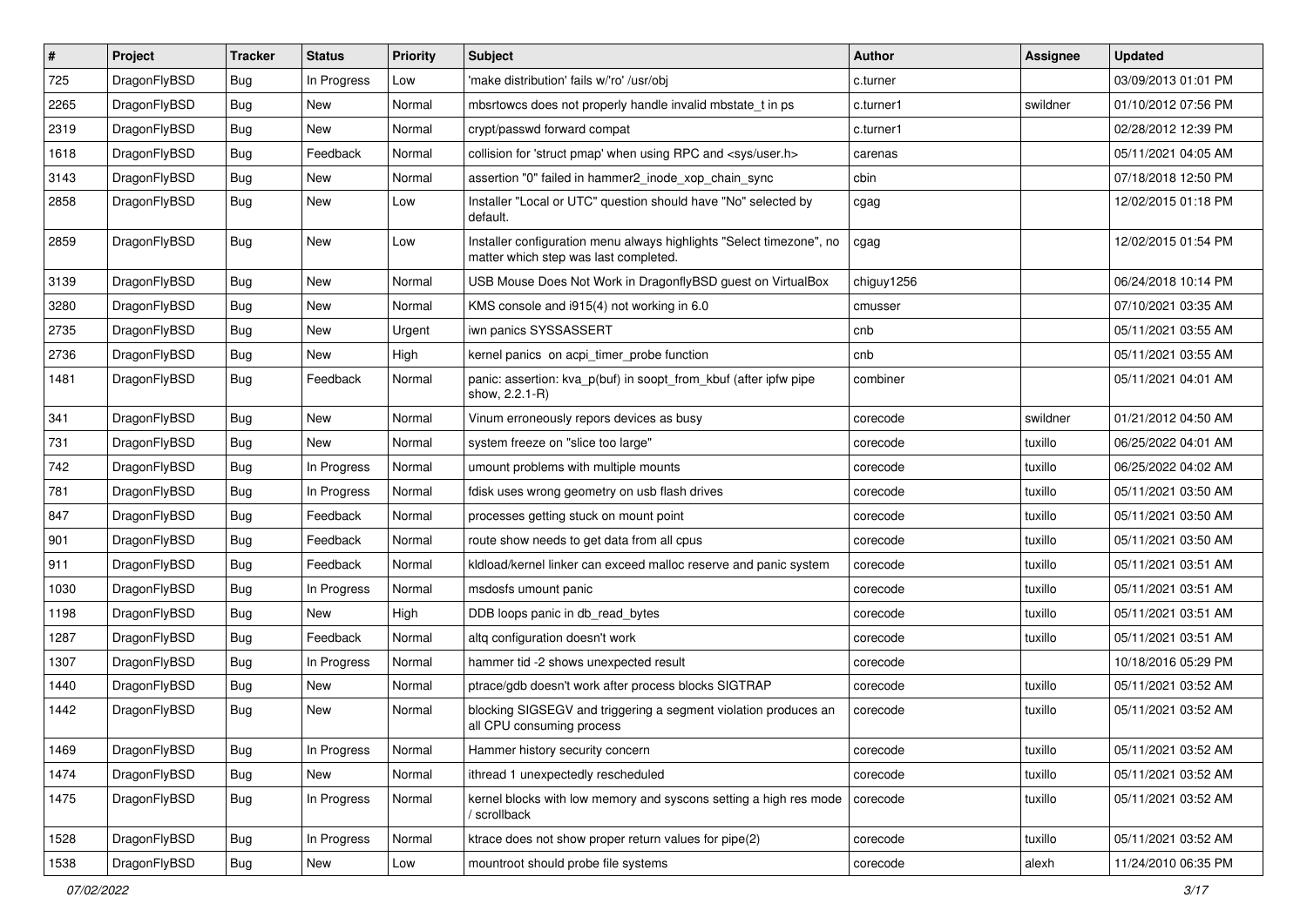| #    | Project      | <b>Tracker</b> | <b>Status</b> | <b>Priority</b> | Subject                                                                                                                                                   | <b>Author</b> | Assignee | <b>Updated</b>      |
|------|--------------|----------------|---------------|-----------------|-----------------------------------------------------------------------------------------------------------------------------------------------------------|---------------|----------|---------------------|
| 1547 | DragonFlyBSD | Bug            | In Progress   | Normal          | disklabel64 automatic sizing                                                                                                                              | corecode      | tuxillo  | 05/11/2021 03:52 AM |
| 1556 | DragonFlyBSD | Bug            | <b>New</b>    | Normal          | many processes stuck in "hmrrcm", system unusable                                                                                                         | corecode      | tuxillo  | 05/11/2021 03:52 AM |
| 1583 | DragonFlyBSD | <b>Bug</b>     | In Progress   | Normal          | panic: assertion: cursor->trans->sync_lock_refs > 0 in<br>hammer_recover_cursor                                                                           | corecode      | tuxillo  | 05/11/2021 03:53 AM |
| 1584 | DragonFlyBSD | <b>Bug</b>     | In Progress   | Normal          | can't use ssh from jail: debug1: read_passphrase: can't open<br>/dev/tty: Device busy                                                                     | corecode      | tuxillo  | 05/11/2021 03:53 AM |
| 1587 | DragonFlyBSD | Bug            | Feedback      | Normal          | can't gdb across fork                                                                                                                                     | corecode      | tuxillo  | 05/11/2021 03:54 AM |
| 2687 | DragonFlyBSD | <b>Bug</b>     | New           | Normal          | natacontrol software RAID in installer                                                                                                                    | csmelosky     |          | 06/22/2014 12:03 PM |
| 3243 | DragonFlyBSD | Bug            | <b>New</b>    | Normal          | SMART status not reported properly for SSD disks                                                                                                          | daftaupe      |          | 09/09/2020 11:03 PM |
| 2414 | DragonFlyBSD | Bug            | In Progress   | Normal          | Lenovo S10 acpi freeze (not new)                                                                                                                          | davshao       |          | 05/11/2021 04:13 AM |
| 2652 | DragonFlyBSD | Bug            | New           | Normal          | 189a0ff3761b47  ix: Implement MSI-X support locks up Lenovo<br>S <sub>10</sub> Intel Atom n <sub>270</sub>                                                | davshao       |          | 05/14/2014 01:55 AM |
| 2688 | DragonFlyBSD | Bug            | New           | Normal          | 67613368bdda7 Fix wrong checks for U4B presence Asrock Z77M<br>difficulty detecting USB keyboard                                                          | davshao       |          | 06/28/2014 07:08 PM |
| 2835 | DragonFlyBSD | Bug            | New           | Normal          | /usr/include/c++/5.0/bits/c++locale.h likes<br>POSIX_C_SOURCE>=200809                                                                                     | davshao       |          | 11/18/2015 03:40 AM |
| 2994 | DragonFlyBSD | Bug            | <b>New</b>    | Normal          | Intermittent boot hangs after git: hammer - HAMMER Version 7                                                                                              | davshao       |          | 03/30/2017 02:06 PM |
| 3011 | DragonFlyBSD | Bug            | In Progress   | Normal          | dragonfly/sys/dev/netif/re/re.c: suspicious code?                                                                                                         | dcb           |          | 07/29/2017 01:26 AM |
| 3018 | DragonFlyBSD | Bug            | <b>New</b>    | Normal          | sys/bus/u4b/wlan/if run.c:5464]: (style) Redundant condition                                                                                              | dcb           |          | 04/11/2017 11:26 AM |
| 3021 | DragonFlyBSD | Bug            | In Progress   | Normal          | sys/dev/drm/i915/i915_gem_stolen.c:115]: (error) Signed integer<br>overflow for expression '65535<<20'                                                    | dcb           |          | 04/11/2017 12:46 PM |
| 3022 | DragonFlyBSD | Bug            | New           | Normal          | sys/dev/netif/ath/ath/if ath.c:2142: strange bitmask?                                                                                                     | dcb           |          | 04/11/2017 11:49 AM |
| 3024 | DragonFlyBSD | Bug            | New           | Low             | sys/dev/netif/wi/if_wi.c:1090]: (style) Redundant condition                                                                                               | dcb           |          | 04/11/2017 11:56 AM |
| 3025 | DragonFlyBSD | Bug            | New           | Normal          | sys/dev/powermng/powernow/powernow.c:284: bad comparison?                                                                                                 | dcb           |          | 09/23/2017 07:45 AM |
| 3076 | DragonFlyBSD | Bug            | New           | Normal          | sys/dev/netif/ig hal/e1000 ich8lan.c:1594: sanity checking mixup?                                                                                         | dcb           |          | 10/11/2017 01:58 AM |
| 2708 | DragonFlyBSD | Bug            | New           | Normal          | unable to send TCP nor UDP on age(4) interface                                                                                                            | dermiste      |          | 05/11/2021 03:54 AM |
| 1336 | DragonFlyBSD | Bug            | In Progress   | Normal          | Still looking for reports of missed directory entries w/ HAMMER                                                                                           | dillon        |          | 05/11/2021 04:00 AM |
| 1429 | DragonFlyBSD | Bug            | Feedback      | Normal          | vkernel bug - "mfree: m->m_nextpkt != NULL"                                                                                                               | dillon        |          | 05/11/2021 04:00 AM |
| 1448 | DragonFlyBSD | Bug            | Feedback      | Normal          | panic: assertion: _tp->tt_msg->tt_cpuid == mycpuid in<br>tcp_callout_active tcp_output tcp_usr_send netmsg_pru_send<br>netmsg_service tcpmsg_service_loop | dillon        |          | 05/11/2021 04:00 AM |
| 1774 | DragonFlyBSD | Bug            | New           | Normal          | New IP header cleanup branch available for testing                                                                                                        | dillon        |          | 05/15/2022 10:59 AM |
| 3116 | DragonFlyBSD | Bug            | New           | Normal          | da0 detects on very big volume if to _remove_ usb install stick and<br>reboot on Intel NUC5PPYH                                                           | dpostolov     |          | 01/07/2018 09:40 PM |
| 3117 | DragonFlyBSD | <b>Bug</b>     | New           | Normal          | Problem with colours if "intel" video-driver used                                                                                                         | dpostolov     |          | 01/07/2018 11:35 PM |
| 1181 | DragonFlyBSD | <b>Bug</b>     | In Progress   | Normal          | ACX111 panic                                                                                                                                              | elekktretterr |          | 05/11/2021 04:00 AM |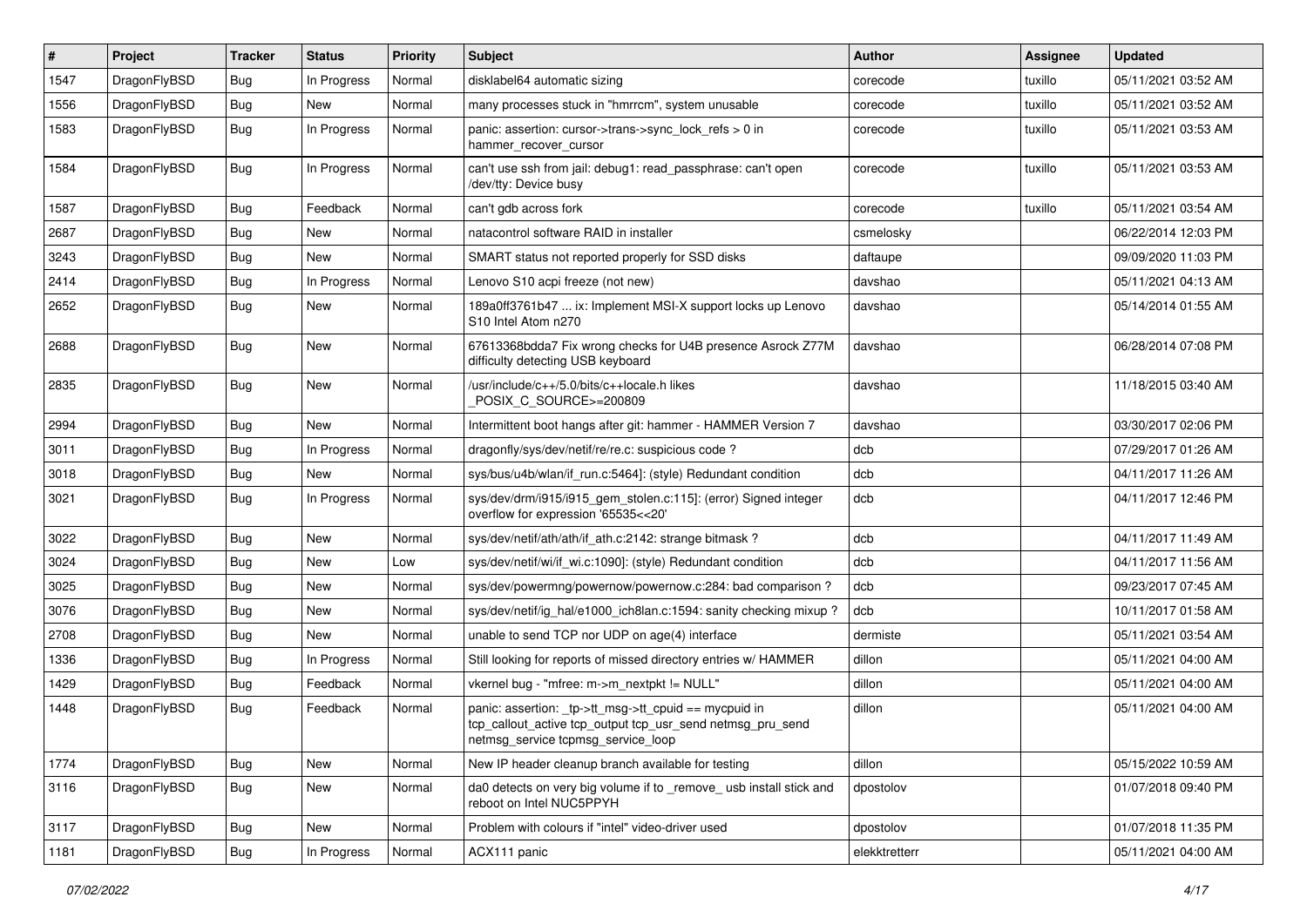| $\pmb{\#}$ | Project      | <b>Tracker</b> | <b>Status</b> | <b>Priority</b> | Subject                                                                                                    | <b>Author</b> | <b>Assignee</b> | <b>Updated</b>      |
|------------|--------------|----------------|---------------|-----------------|------------------------------------------------------------------------------------------------------------|---------------|-----------------|---------------------|
| 1194       | DragonFlyBSD | Bug            | New           | Normal          | SCSI errors while trying to copy photos from my camera                                                     | elekktretterr |                 | 01/14/2015 04:39 PM |
| 1454       | DragonFlyBSD | Bug            | Feedback      | Normal          | Unable to boot from external USB DVD drive                                                                 | elekktretterr |                 | 05/11/2021 04:01 AM |
| 1456       | DragonFlyBSD | Bug            | Feedback      | Normal          | Microsoft wireless desktop problems                                                                        | elekktretterr |                 | 01/15/2015 08:34 AM |
| 1463       | DragonFlyBSD | <b>Bug</b>     | New           | Normal          | Mountroot before drives are initialized                                                                    | elekktretterr |                 | 12/07/2010 01:30 PM |
| 1613       | DragonFlyBSD | Bug            | Feedback      | Normal          | USB Keyboard not working on master                                                                         | elekktretterr |                 | 05/11/2021 04:05 AM |
| 1634       | DragonFlyBSD | Bug            | New           | Normal          | panic: spin lock: 0xe4ad1320, indefinitive wait!                                                           | elekktretterr |                 | 01/19/2015 03:21 AM |
| 1668       | DragonFlyBSD | Bug            | Feedback      | Normal          | Power button not working                                                                                   | elekktretterr |                 | 03/10/2013 06:22 AM |
| 1669       | DragonFlyBSD | Bug            | In Progress   | Normal          | Drive wont open using button                                                                               | elekktretterr |                 | 02/29/2012 12:05 PM |
| 1877       | DragonFlyBSD | <b>Bug</b>     | New           | Normal          | Freeze during 1st hammer cleanup after new install                                                         | elekktretterr |                 | 05/15/2022 11:43 AM |
| 1591       | DragonFlyBSD | Bug            | Feedback      | Normal          | Lenovo X301 hangs with AHCI Driver CMD TIMEOUT<br>STS=d0 <bsy></bsy>                                       | eocallaghan   |                 | 05/11/2021 04:05 AM |
| 1592       | DragonFlyBSD | Bug            | Feedback      | Normal          | AcpiOSUnmapMemory: Warning, deallocation did not track<br>allocation.                                      | eocallaghan   |                 | 06/02/2014 07:45 AM |
| 1831       | DragonFlyBSD | Bug            | Feedback      | High            | HAMMER "malloc limit exceeded" panic                                                                       | eocallaghan   | dillon          | 06/04/2022 04:38 AM |
| 1947       | DragonFlyBSD | Bug            | <b>New</b>    | Low             | GA-880GM-UD2H (rev. 1.3) AHCI fails to detect disks at the end of<br>the RAID controller                   | eocallaghan   |                 | 11/27/2021 08:46 AM |
| 2158       | DragonFlyBSD | Bug            | New           | Normal          | iwn panics with assertion on boot.                                                                         | eocallaghan   |                 | 10/24/2011 04:13 PM |
| 2161       | DragonFlyBSD | Bug            | <b>New</b>    | Normal          | Outdated xorg.conf file gets installed into etc and screws up mouse                                        | eocallaghan   |                 | 10/27/2011 01:51 PM |
| 2164       | DragonFlyBSD | Bug            | New           | Normal          | panic on reboot from usb.                                                                                  | eocallaghan   |                 | 10/27/2011 09:29 AM |
| 2254       | DragonFlyBSD | Bug            | New           | Normal          | panic: assertion "ref < &td->td_toks_end" failed in lwkt_gettoken at<br>/usr/src/sys/kern/lwkt_token.c:588 | eocallaghan   |                 | 12/05/2011 10:21 PM |
| 2544       | DragonFlyBSD | Bug            | <b>New</b>    | Normal          | live DVD system boot (menu option 1) caused db> prompt on<br>PE1950                                        | estrabd       |                 | 05/11/2021 03:54 AM |
| 2075       | DragonFlyBSD | Bug            | <b>New</b>    | Normal          | pflogd on x86_64                                                                                           | fanch         |                 | 05/16/2011 04:04 PM |
| 2569       | DragonFlyBSD | Bug            | New           | Normal          | ctime NFS                                                                                                  | ferney        |                 | 08/11/2013 04:35 AM |
| 2657       | DragonFlyBSD | Bug            | <b>New</b>    | High            | Needs acl to migrate our servers                                                                           | ferney        |                 | 03/31/2014 11:37 AM |
| 979        | DragonFlyBSD | Bug            | Feedback      | Normal          | Failure-prone USB mass storage (SB600? msdosfs? CAM?)                                                      | floid         |                 | 01/15/2015 08:38 AM |
| 1672       | DragonFlyBSD | <b>Bug</b>     | Feedback      | Normal          | panic (trap 12) around btree_search() in 2.4.1-RELEASE                                                     | floid         |                 | 01/19/2015 03:36 AM |
| 846        | DragonFlyBSD | Bug            | Feedback      | Normal          | USB bugs:usb mouse can't used!                                                                             | frankning     |                 | 01/15/2015 08:36 AM |
| 1899       | DragonFlyBSD | Bug            | New           | Normal          | Keyboard doesn't work                                                                                      | transm        |                 | 05/15/2022 03:32 PM |
| 1593       | DragonFlyBSD | <b>Bug</b>     | Feedback      | Normal          | panic: assertion: ccb == ap->ap_err_ccb in ahci_put_err_ccb                                                | ftigeot       | ftigeot         | 05/15/2022 05:09 AM |
| 1818       | DragonFlyBSD | <b>Bug</b>     | New           | Normal          | panic: Bad tailg NEXT (kqueue issue ?)                                                                     | ftigeot       |                 | 05/15/2022 11:40 AM |
| 1826       | DragonFlyBSD | <b>Bug</b>     | New           | Normal          | panic during boot: assertion so->so_port  in tcp_input                                                     | ftigeot       |                 | 05/15/2022 11:05 AM |
| 1923       | DragonFlyBSD | <b>Bug</b>     | New           | Normal          | Abysmal NFS performance with IPv6                                                                          | ftigeot       |                 | 12/05/2010 09:34 PM |
| 2037       | DragonFlyBSD | Bug            | Feedback      | Normal          | Panic Bad link elm while building packages                                                                 | ftigeot       | dillon          | 04/21/2011 07:20 AM |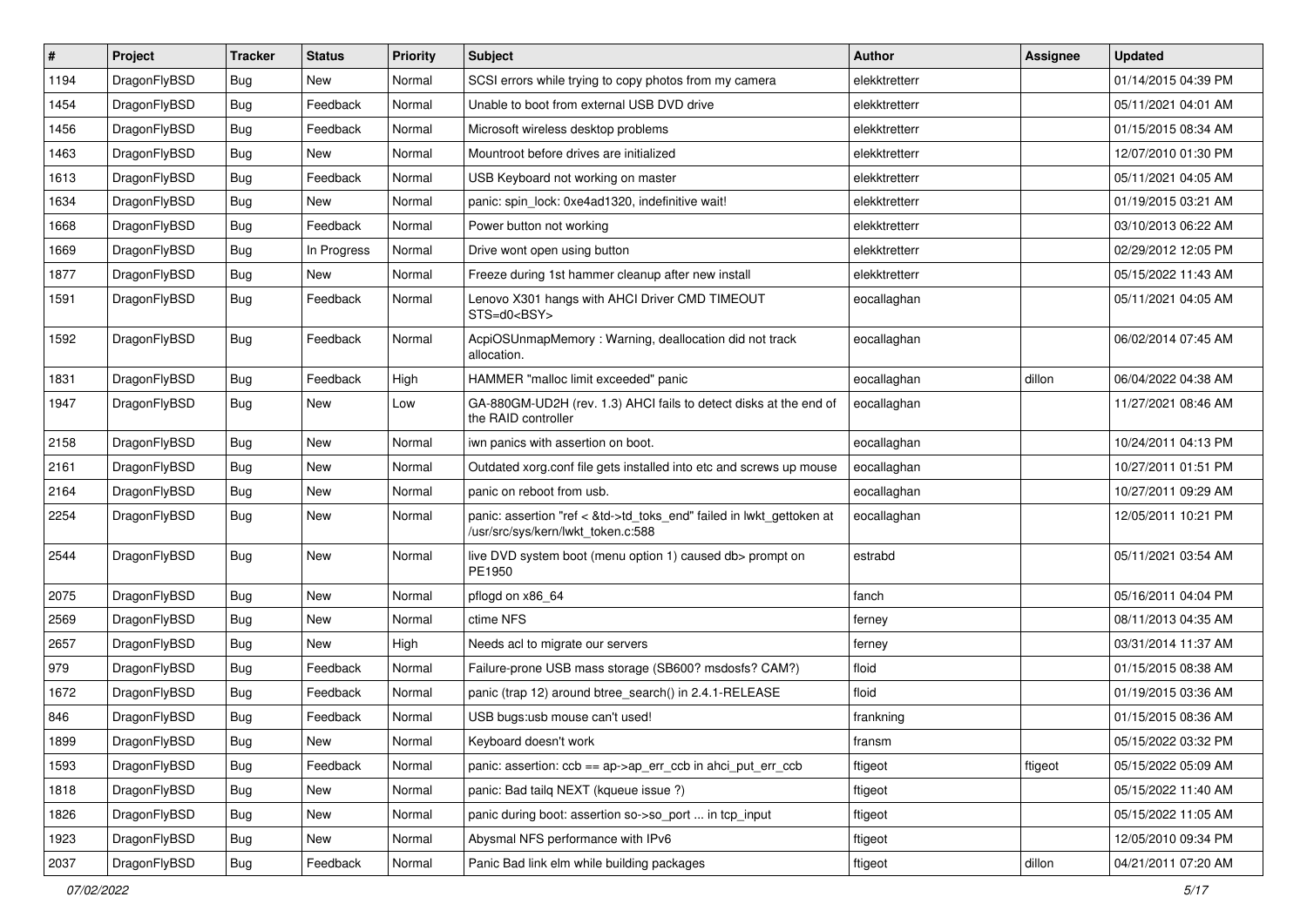| $\sharp$ | Project      | <b>Tracker</b> | <b>Status</b> | <b>Priority</b> | Subject                                                                                   | <b>Author</b> | Assignee  | <b>Updated</b>      |
|----------|--------------|----------------|---------------|-----------------|-------------------------------------------------------------------------------------------|---------------|-----------|---------------------|
| 2051     | DragonFlyBSD | Bug            | New           | Normal          | No ipv6 lan route entry created on 2.10                                                   | ftigeot       |           | 04/21/2011 10:37 AM |
| 2403     | DragonFlyBSD | Bug            | New           | Low             | newfs -E doesn't handle /dev/serno device names properly                                  | ftigeot       |           | 08/17/2012 05:07 AM |
| 2416     | DragonFlyBSD | <b>Bug</b>     | New           | Normal          | ".' entry can be removed on mounted nfs filesystem                                        | ftigeot       | tuxillo   | 06/03/2014 04:40 AM |
| 2535     | DragonFlyBSD | Bug            | <b>New</b>    | Normal          | Imap processes apparentlt blocked on disk I/O                                             | ftigeot       |           | 04/02/2013 09:31 AM |
| 2619     | DragonFlyBSD | Bug            | <b>New</b>    | Normal          | DragonFly 3.6 can't be installed on a 6TB volume                                          | ftigeot       |           | 02/23/2014 11:55 PM |
| 2674     | DragonFlyBSD | <b>Bug</b>     | <b>New</b>    | Normal          | <b>GPT Support</b>                                                                        | ftigeot       |           | 12/28/2015 02:54 PM |
| 2803     | DragonFlyBSD | Bug            | New           | Normal          | HAMMER: Warning: UNDO area too small!                                                     | ftigeot       |           | 03/11/2015 03:42 PM |
| 2819     | DragonFlyBSD | <b>Bug</b>     | In Progress   | Normal          | Random micro system freezes after a week of uptime                                        | ftigeot       | dillon    | 08/16/2015 08:46 PM |
| 2577     | DragonFlyBSD | <b>Bug</b>     | <b>New</b>    | Normal          | virtio-blk iops performance is cpu limited on high end devices                            | gjs278        | vsrinivas | 08/01/2013 02:28 PM |
| 3165     | DragonFlyBSD | Bug            | New           | Normal          | Looping at boot time                                                                      | gop           |           | 12/28/2018 01:04 PM |
| 2094     | DragonFlyBSD | Bug            | New           | Normal          | Segfault when gdb printing backtrace from core dump                                       | greenrd       |           | 06/25/2011 04:14 PM |
| 2095     | DragonFlyBSD | Bug            | <b>New</b>    | Low             | Running installer post-install: Unsupported DFUI transport "                              | greenrd       |           | 06/26/2011 09:20 AM |
| 884      | DragonFlyBSD | <b>Bug</b>     | In Progress   | High            | Performance/memory problems under filesystem IO load                                      | hasso         |           | 05/11/2021 03:50 AM |
| 1313     | DragonFlyBSD | Bug            | New           | Low             | Signal code in kernel needs major overhaul (signal queues,<br>si_code, si_addr)           | hasso         |           | 05/11/2021 04:00 AM |
| 1411     | DragonFlyBSD | <b>Bug</b>     | Feedback      | Normal          | Burning doesn't work with ahci(4)                                                         | hasso         | dillon    | 05/11/2021 04:00 AM |
| 1428     | DragonFlyBSD | <b>Bug</b>     | Feedback      | Low             | POSIX.1e implementation is too old                                                        | hasso         | tuxillo   | 05/11/2021 04:00 AM |
| 1430     | DragonFlyBSD | Bug            | New           | Normal          | Buggy w(1)?                                                                               | hasso         | alexh     | 11/24/2010 08:09 AM |
| 1486     | DragonFlyBSD | Bug            | Feedback      | Normal          | Interrupt storm related to SATA DVD device                                                | hasso         |           | 05/11/2021 04:01 AM |
| 1502     | DragonFlyBSD | <b>Bug</b>     | In Progress   | Normal          | Lock while deleting files from nohistory HAMMER directories                               | hasso         |           | 03/10/2013 04:28 AM |
| 1525     | DragonFlyBSD | Bug            | New           | Normal          | boehm-gc problems                                                                         | hasso         |           | 10/13/2012 07:13 PM |
| 1532     | DragonFlyBSD | <b>Bug</b>     | New           | Low             | jemalloc doesn't work on DragonFly                                                        | hasso         | sjg       | 08/02/2011 01:14 AM |
| 1563     | DragonFlyBSD | Bug            | Feedback      | Normal          | reset(1) doesn't reset terminal to the defaults                                           | hasso         |           | 03/10/2013 04:17 AM |
| 1982     | DragonFlyBSD | <b>Bug</b>     | New           | Low             | There is no linuxulator on x86-64                                                         | herrgard      |           | 05/31/2022 02:25 PM |
| 2045     | DragonFlyBSD | Bug            | New           | Normal          | ral(4): Fatal trap 12: page fault while in kernel mode (two panics)                       | herrgard      |           | 11/03/2011 05:34 PM |
| 2125     | DragonFlyBSD | <b>Bug</b>     | <b>New</b>    | Normal          | Weird garbage in dmesg                                                                    | herrgard      |           | 08/30/2011 08:04 PM |
| 2680     | DragonFlyBSD | Bug            | <b>New</b>    | Low             | boot0cfg update makes box unbootable                                                      | herrgard      |           | 06/10/2014 06:02 AM |
| 3189     | DragonFlyBSD | Bug            | <b>New</b>    | Normal          | Allow DragonFly Mail Agent to accept an alternate config via<br>command line switch       | iang          |           | 08/16/2021 12:42 AM |
| 3029     | DragonFlyBSD | <b>Bug</b>     | <b>New</b>    | Normal          | Running DflyBSD 4.8 on FreeBSD bhyve as a guest                                           | iron          |           | 05/13/2022 04:33 AM |
| 2604     | DragonFlyBSD | <b>Bug</b>     | <b>New</b>    | Normal          | dell laptop does not boot with LATEST                                                     | isenmann      |           | 11/20/2013 02:07 AM |
| 2746     | DragonFlyBSD | <b>Bug</b>     | New           | Normal          | some fraction of xterms started from the xmonad window manager<br>get killed with SIGALRM | isenmann      | profmakx  | 12/28/2014 02:51 AM |
| 2825     | DragonFlyBSD | <b>Bug</b>     | New           | High            | 3x dhclient = hanging system (objcache exhausted)                                         | jaccovonb     | sepherosa | 05/11/2021 03:55 AM |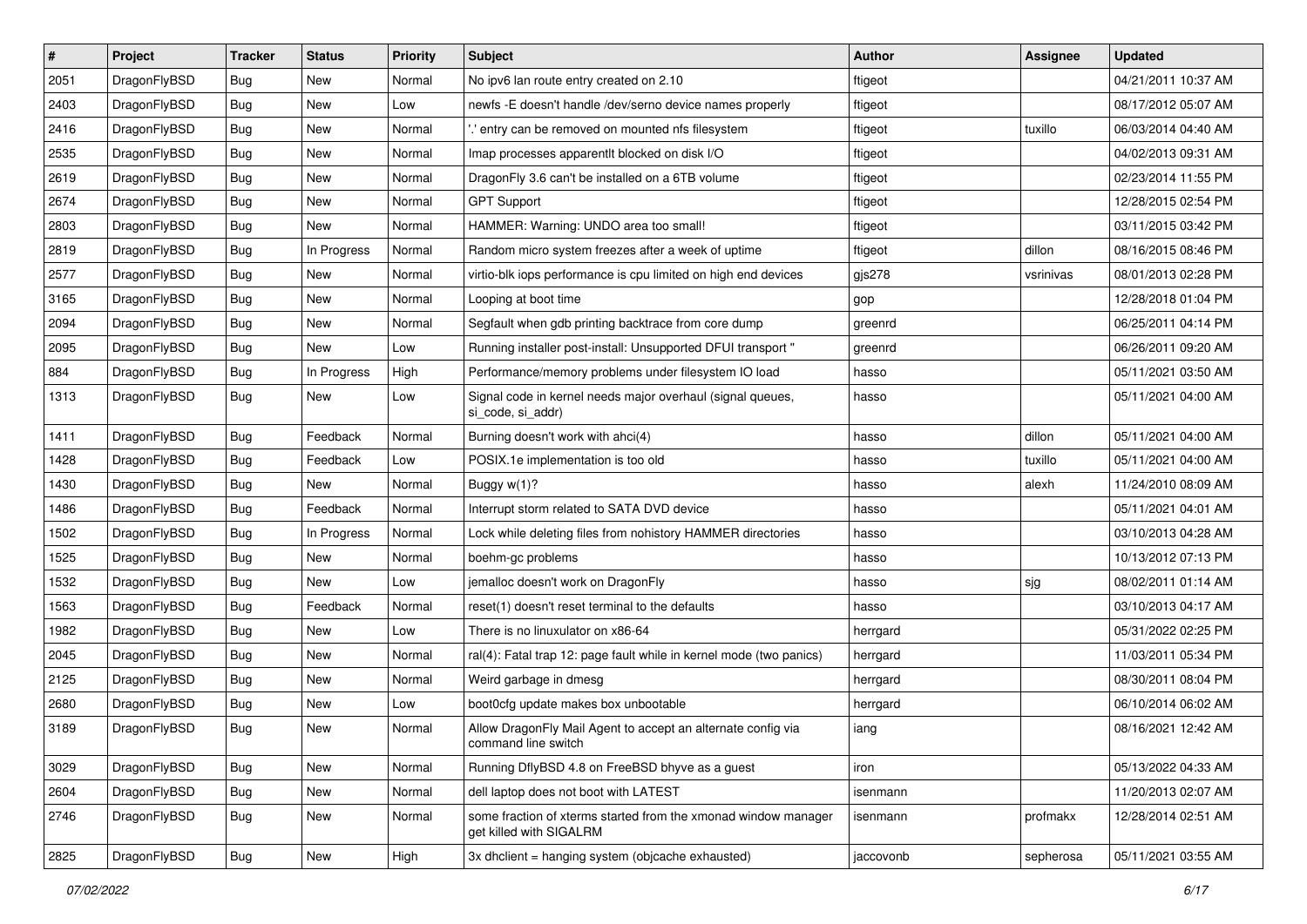| #    | Project      | <b>Tracker</b> | <b>Status</b> | <b>Priority</b> | Subject                                                                                                    | <b>Author</b>   | Assignee | <b>Updated</b>      |
|------|--------------|----------------|---------------|-----------------|------------------------------------------------------------------------------------------------------------|-----------------|----------|---------------------|
| 3134 | DragonFlyBSD | <b>Bug</b>     | New           | Normal          | RFC 3021 (/31 networks) appear to be unsupported                                                           | jailbird        |          | 05/16/2018 11:03 PM |
| 2308 | DragonFlyBSD | Bug            | New           | Normal          | System freeze when unloading snd_hda                                                                       | jaydg           |          | 02/19/2012 07:15 AM |
| 2353 | DragonFlyBSD | <b>Bug</b>     | In Progress   | Normal          | panic: assertion "gd->gd_spinlocks_wr == 0" failed in<br>bsd4_schedulerclock                               | jaydg           | alexh    | 11/28/2012 01:57 AM |
| 2369 | DragonFlyBSD | Bug            | <b>New</b>    | Normal          | panic: Bad link elm 0xffffffe07edf6068 next->prev != elm                                                   | jaydg           |          | 08/15/2012 03:04 AM |
| 2731 | DragonFlyBSD | <b>Bug</b>     | In Progress   | Normal          | Screen full of random colors when starting Xorg with Intel Haswell<br>HD Graphics P4600                    | jkatzmaier      |          | 11/12/2014 04:08 PM |
| 3089 | DragonFlyBSD | Bug            | In Progress   | Normal          | vtnet(4) - disable TCP checksum offload by default                                                         | ilane           | vadaszi  | 05/11/2021 04:14 AM |
| 2890 | DragonFlyBSD | <b>Bug</b>     | <b>New</b>    | Normal          | not able to boot usb installer on Toshiba Chromebook 2                                                     | johnnywhishbone |          | 02/22/2016 03:42 AM |
| 2391 | DragonFlyBSD | Bug            | In Progress   | Normal          | System lock with ahci and acpi enabled on ATI RS690 chipset with<br>SMB600 sata controller                 | jorisgio        | vadaszi  | 06/03/2015 03:51 PM |
| 2712 | DragonFlyBSD | Bug            | <b>New</b>    | Normal          | connect(2) returns EINVAL when retrying after ECONNREFUSED                                                 | jorisgio        |          | 08/14/2014 05:31 PM |
| 1330 | DragonFlyBSD | Bug            | Feedback      | Normal          | Hammer, usb disk, SYNCHRONIZE CACHE failure                                                                | josepht         |          | 06/02/2014 04:56 AM |
| 1745 | DragonFlyBSD | <b>Bug</b>     | Feedback      | Normal          | kmalloc panic                                                                                              | josepht         |          | 05/11/2021 04:05 AM |
| 2013 | DragonFlyBSD | <b>Bug</b>     | In Progress   | Normal          | oversized DMA request loop                                                                                 | josepht         |          | 05/11/2021 04:06 AM |
| 2568 | DragonFlyBSD | <b>Bug</b>     | New           | Normal          | AHCI panic                                                                                                 | josepht         |          | 06/07/2013 05:52 PM |
| 1717 | DragonFlyBSD | <b>Bug</b>     | Feedback      | Normal          | HAMMER panic in hammer cursor down()                                                                       | josepht1        |          | 05/11/2021 04:05 AM |
| 2153 | DragonFlyBSD | Bug            | New           | Normal          | Too many unuseful warnings at boot                                                                         | juanfra684      |          | 10/18/2011 10:16 PM |
| 2245 | DragonFlyBSD | <b>Bug</b>     | New           | Normal          | panic: assertion "ref < &td->td_toks_end" failed in lwkt_gettoken at<br>/usr/src/sys/kern/lwkt_token.c:588 | juanfra684      |          | 11/22/2011 07:41 PM |
| 385  | DragonFlyBSD | <b>Bug</b>     | Feedback      | Low             | Mail archive address removal                                                                               | justin          | justin   | 03/09/2013 11:24 AM |
| 2090 | DragonFlyBSD | <b>Bug</b>     | Feedback      | Normal          | snd_hda does not support headphone automute                                                                | justin          |          | 03/29/2012 08:03 PM |
| 2444 | DragonFlyBSD | <b>Bug</b>     | <b>New</b>    | Normal          | Crash during Hammer overnight cleanup                                                                      | justin          |          | 11/04/2012 07:58 AM |
| 3228 | DragonFlyBSD | <b>Bug</b>     | New           | Low             | pfi kif unref: state refcount $\leq$ 0 in dmesg                                                            | justin          |          | 03/05/2021 06:39 AM |
| 2645 | DragonFlyBSD | <b>Bug</b>     | New           | Normal          | panic with dsched fq and ioprio                                                                            | jyoung15        |          | 02/20/2014 07:29 AM |
| 1727 | DragonFlyBSD | <b>Bug</b>     | Feedback      | Normal          | CD boot panic (2.6.1) (usb?)                                                                               | kiril           |          | 05/15/2022 05:10 AM |
| 2529 | DragonFlyBSD | <b>Bug</b>     | New           | Low             | Sundance network adapter is not detected and attached                                                      | kworr           |          | 03/25/2013 02:29 AM |
| 1916 | DragonFlyBSD | <b>Bug</b>     | <b>New</b>    | Normal          | Constant crashes on x86 64 with UFS                                                                        | lentferj        |          | 11/21/2010 07:40 PM |
| 1939 | DragonFlyBSD | Bug            | New           | Normal          | Panic on nightly build and stress test box                                                                 | lentferj        |          | 12/18/2010 08:41 AM |
| 2288 | DragonFlyBSD | <b>Bug</b>     | Feedback      | Normal          | Random IO performance loss introduced since January 1st                                                    | lentferj        |          | 01/23/2013 04:21 PM |
| 2421 | DragonFlyBSD | <b>Bug</b>     | <b>New</b>    | High            | Kernel panic: vm_fault: page 0xc0f70000 not busy!                                                          | lentferj        |          | 10/03/2012 08:16 AM |
| 2892 | DragonFlyBSD | <b>Bug</b>     | New           | Normal          | swap pager:indefinite wait bufferf error                                                                   | <b>Ihmwzy</b>   |          | 02/21/2016 10:32 PM |
| 2917 | DragonFlyBSD | <b>Bug</b>     | New           | Normal          | da8: reading primary partition table: error accessing offset<br>000000000000 for 512                       | liweitianux     |          | 05/11/2021 08:43 PM |
| 3028 | DragonFlyBSD | Bug            | In Progress   | Normal          | installer: confusion of set/get disk encryption passphrase dialogs                                         | liweitianux     | tuxillo  | 06/03/2022 05:13 PM |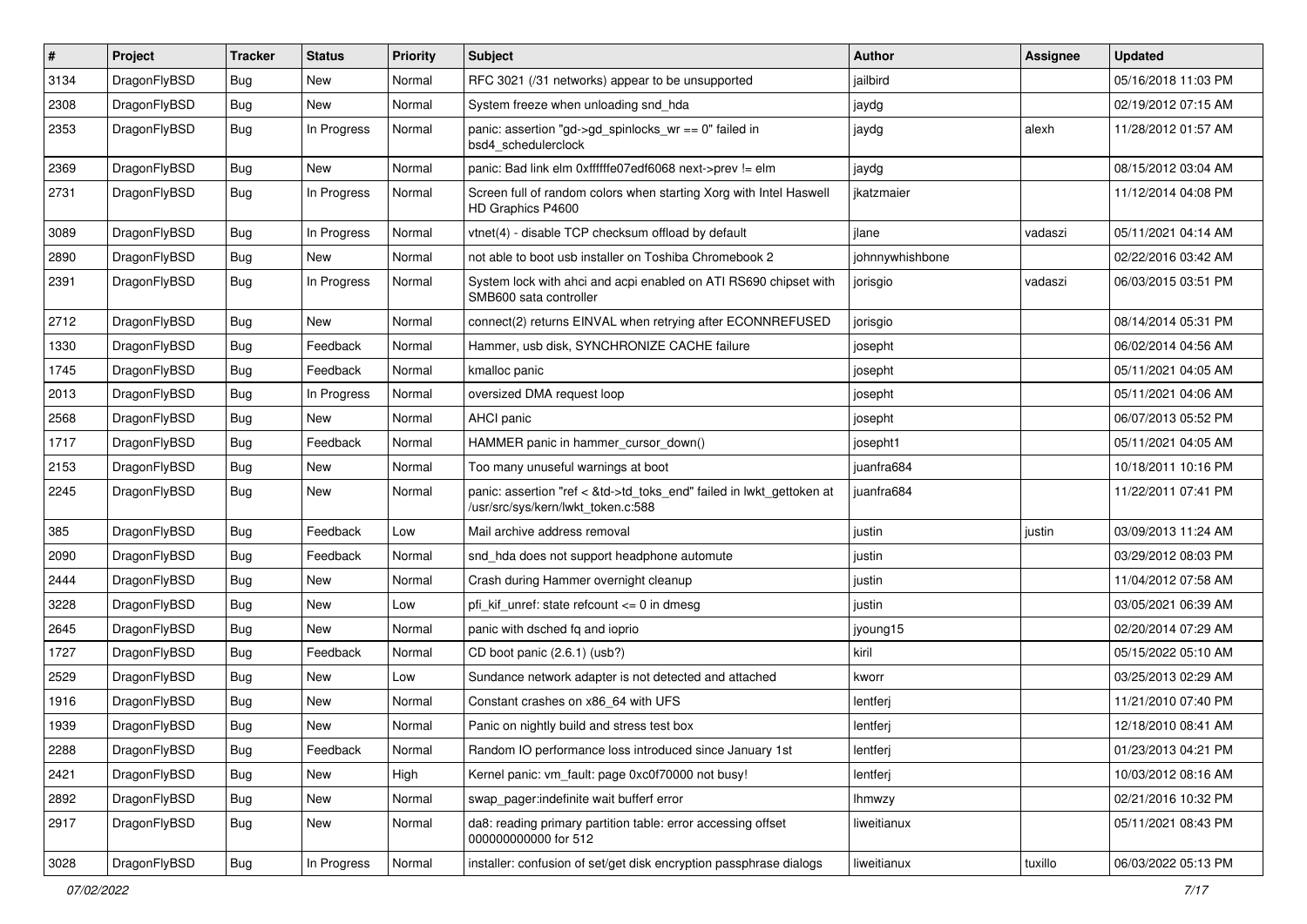| $\pmb{\#}$ | Project      | <b>Tracker</b> | <b>Status</b> | <b>Priority</b> | <b>Subject</b>                                                                                              | <b>Author</b> | <b>Assignee</b> | <b>Updated</b>      |
|------------|--------------|----------------|---------------|-----------------|-------------------------------------------------------------------------------------------------------------|---------------|-----------------|---------------------|
| 3310       | DragonFlyBSD | Bug            | In Progress   | Normal          | NVMM+QEMU fail to boot with UEFI: Mem Assist Failed<br>[gpa=0xfffffff0]                                     | liweitianux   |                 | 01/11/2022 03:22 PM |
| 2565       | DragonFlyBSD | <b>Bug</b>     | <b>New</b>    | Normal          | "ifconfig ix0 up" panic                                                                                     | Itpig402a     |                 | 06/03/2013 05:46 AM |
| 2434       | DragonFlyBSD | Bug            | New           | Normal          | BTX Halted - Boot fails on USB/GUI                                                                          | lucmv         |                 | 10/17/2012 08:12 PM |
| 2808       | DragonFlyBSD | <b>Bug</b>     | <b>New</b>    | Normal          | X freeze by switching between X and VT - results in black screen                                            | lukesky333    |                 | 05/11/2021 03:55 AM |
| 2531       | DragonFlyBSD | Bug            | New           | Normal          | camcontrol fails to disable APM                                                                             | m.lombardi85  |                 | 03/23/2013 12:28 PM |
| 2167       | DragonFlyBSD | Bug            | <b>New</b>    | Normal          | shutdown/reboot fails after uptime msg                                                                      | marino        |                 | 11/28/2011 03:01 AM |
| 2370       | DragonFlyBSD | Bug            | New           | Normal          | panic: ffs_valloc: dup alloc                                                                                | marino        | vsrinivas       | 02/01/2013 09:28 AM |
| 2092       | DragonFlyBSD | Bug            | <b>New</b>    | Normal          | Panic: Bad link elm 0x next->prev != elm                                                                    | masterblaster | dillon          | 12/04/2011 12:49 PM |
| 2809       | DragonFlyBSD | Bug            | <b>New</b>    | Normal          | hammer mirror-stream                                                                                        | masu          |                 | 04/10/2015 12:33 AM |
| 3035       | DragonFlyBSD | Bug            | New           | Normal          | panic: assertion "cpu $>= 0$ && cpu $<$ ncpus" failed in netisr cpuport<br>at /usr/src/sys/net/netisr2.h:87 | masu          |                 | 05/11/2017 01:24 AM |
| 1860       | DragonFlyBSD | <b>Bug</b>     | Feedback      | Normal          | Panic while creating UFS fs on vn(4) for initrd                                                             | matthias      |                 | 02/29/2012 07:16 AM |
| 2067       | DragonFlyBSD | Bug            | <b>New</b>    | Normal          | sound/pcm: "play interrupt timeout, channel dead"                                                           | matthiasr     |                 | 05/11/2021 03:55 AM |
| 2598       | DragonFlyBSD | Bug            | New           | Normal          | i386 via USB Booting                                                                                        | mbzadegan     |                 | 10/21/2013 02:28 AM |
| 2644       | DragonFlyBSD | Bug            | Feedback      | Normal          | 3.6.0-REL trap 9 on boot                                                                                    | memmerto      |                 | 11/27/2021 08:08 AM |
| 1293       | DragonFlyBSD | Bug            | <b>New</b>    | Normal          | 2.2.1-REL Installer Request                                                                                 | mk            | tuxillo         | 05/11/2021 04:00 AM |
| 2788       | DragonFlyBSD | Bug            | <b>New</b>    | Normal          | ioctl GSLICEINFO: Not working for vnode slice                                                               | mneumann      |                 | 02/12/2015 07:49 AM |
| 2881       | DragonFlyBSD | Bug            | New           | Normal          | Pulseaudio hangs/resets system when starting X11                                                            | mneumann      |                 | 01/09/2016 03:08 AM |
| 2972       | DragonFlyBSD | Bug            | New           | Normal          | ipfw3 "deny to me" does not work correctly                                                                  | mneumann      |                 | 12/27/2016 12:11 PM |
| 3111       | DragonFlyBSD | Bug            | In Progress   | High            | Mouse lags every second heavily under X11                                                                   | mneumann      |                 | 12/12/2017 09:46 PM |
| 3222       | DragonFlyBSD | <b>Bug</b>     | <b>New</b>    | Normal          | gcc - undefined reference to '__atomic_load' (missing libatomic?)                                           | mneumann      |                 | 02/08/2020 02:45 AM |
| 3235       | DragonFlyBSD | Bug            | New           | Normal          | Kernel panic in devfs_vnops.c                                                                               | mneumann      |                 | 04/28/2020 07:00 AM |
| 3317       | DragonFlyBSD | Bug            | In Progress   | Normal          | Network vtnet0 not working on Hetzner cloud                                                                 | mneumann      |                 | 06/18/2022 03:55 AM |
| 3218       | DragonFlyBSD | Bug            | <b>New</b>    | Normal          | Kernel panics are not sent to comconsole when booted over EFI                                               | mqudsi        |                 | 12/02/2019 08:52 PM |
| 168        | DragonFlyBSD | Bug            | In Progress   | Normal          | Livelocked limit engaged while trying to setup IPW wireless                                                 | mschacht      | sepherosa       | 05/11/2021 04:05 AM |
| 1144       | DragonFlyBSD | Bug            | Feedback      | Normal          | Incorrect clock under KVM                                                                                   | msylvan       |                 | 03/09/2013 01:17 PM |
| 679        | DragonFlyBSD | Bug            | New           | Low             | Netgraph backward compatibility for old *LEN constants                                                      | nant          | nant            | 02/18/2014 05:45 AM |
| 2104       | DragonFlyBSD | Bug            | New           | Normal          | network configuration seg. fault on install CD                                                              | navratil      |                 | 07/26/2011 07:55 AM |
| 2957       | DragonFlyBSD | <b>Bug</b>     | Feedback      | Normal          | swapoff -a followed by swapon -a doesn't give your swap back                                                | neilb         |                 | 10/09/2016 04:17 AM |
| 2958       | DragonFlyBSD | <b>Bug</b>     | Feedback      | Normal          | Hammer FS dies during pruning after massive write load                                                      | neilb         |                 | 10/11/2016 04:20 AM |
| 3215       | DragonFlyBSD | <b>Bug</b>     | New           | Normal          | Hang in tcdrain(3) after write $(3)$                                                                        | noloader      |                 | 11/25/2019 03:08 PM |
| 1193       | DragonFlyBSD | <b>Bug</b>     | New           | Normal          | kernel doesn't recognize cdrom drive                                                                        | nonsolosoft   |                 | 01/25/2014 09:11 PM |
| 2182       | DragonFlyBSD | <b>Bug</b>     | New           | Normal          | if msk PHY FIFO underrun/overflow                                                                           | nonsolosoft   |                 | 09/03/2012 06:39 AM |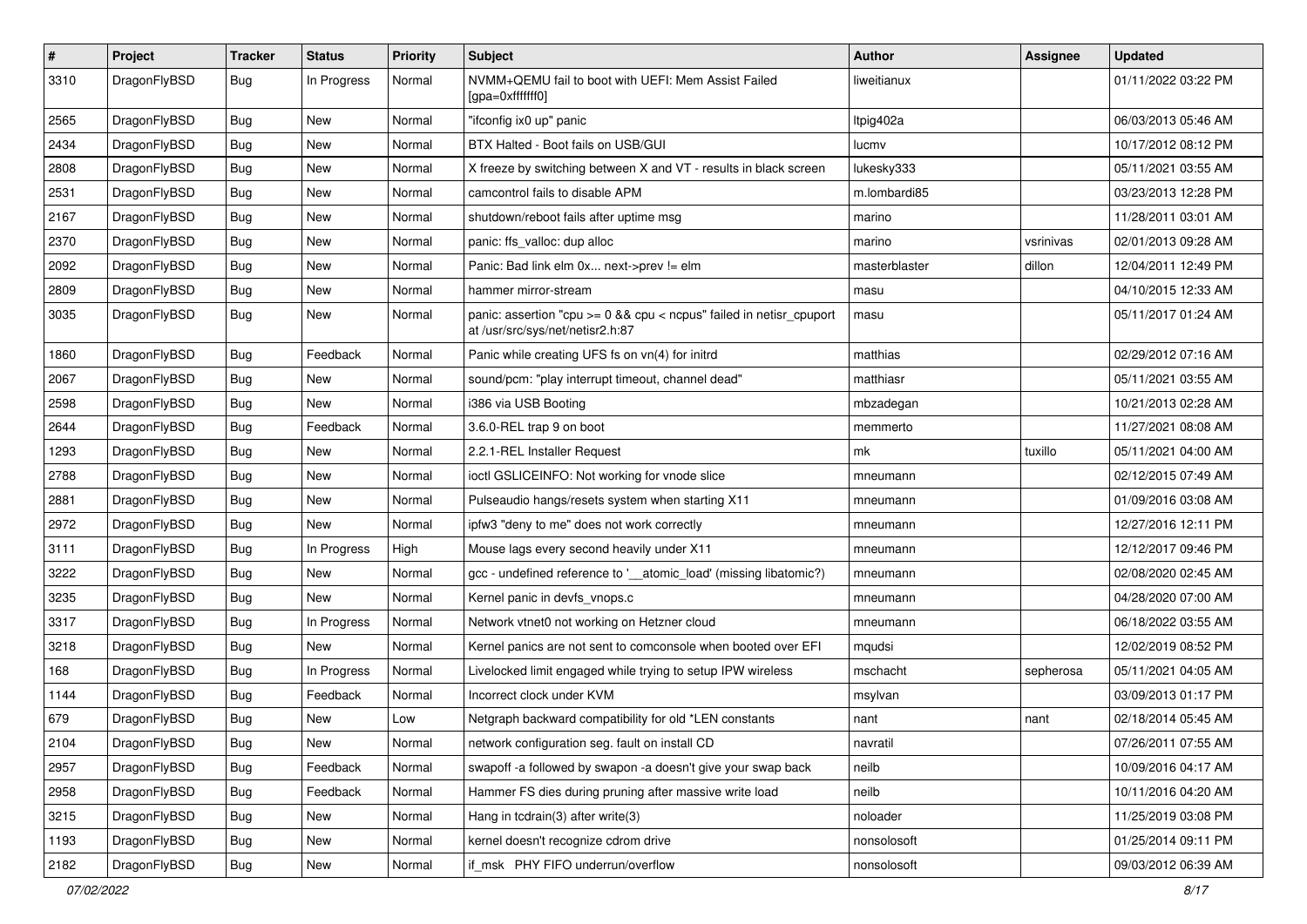| $\sharp$ | Project      | <b>Tracker</b> | <b>Status</b> | <b>Priority</b> | Subject                                                                                                            | <b>Author</b>          | Assignee | <b>Updated</b>      |
|----------|--------------|----------------|---------------|-----------------|--------------------------------------------------------------------------------------------------------------------|------------------------|----------|---------------------|
| 2412     | DragonFlyBSD | <b>Bug</b>     | <b>New</b>    | Normal          | wlan0 fails to get address via dhclient                                                                            | nonsolosoft            |          | 08/30/2012 05:55 AM |
| 2621     | DragonFlyBSD | <b>Bug</b>     | <b>New</b>    | Normal          | core dump using cdrom                                                                                              | nonsolosoft            |          | 12/27/2013 12:43 AM |
| 2622     | DragonFlyBSD | <b>Bug</b>     | New           | Normal          | VAIO FIT15E fn keys support                                                                                        | nonsolosoft            |          | 12/31/2013 01:31 AM |
| 3049     | DragonFlyBSD | <b>Bug</b>     | <b>New</b>    | Normal          | panic DragonFly v4.8.1-RELEASE by mounting a malformed<br>msdosfs image [12.128]                                   | open.source@ribose.com |          | 08/14/2017 02:53 AM |
| 3051     | DragonFlyBSD | <b>Bug</b>     | New           | Normal          | panic DragonFly v4.8.1-RELEASE by mounting a malformed NTFS<br>image [12.000]                                      | open.source@ribose.com |          | 08/14/2017 03:20 AM |
| 3052     | DragonFlyBSD | Bug            | <b>New</b>    | Normal          | panic DragonFly v4.8.1-RELEASE by mounting a malformed NTFS<br>image [64.000]                                      | open.source@ribose.com |          | 08/14/2017 03:22 AM |
| 2799     | DragonFlyBSD | <b>Bug</b>     | <b>New</b>    | Normal          | Fatal trap 12 caused by moused(8) -p /dev/cual0                                                                    | opvalues               |          | 03/04/2015 11:01 PM |
| 2802     | DragonFlyBSD | <b>Bug</b>     | New           | Normal          | USB Wifi urtwn0 crash from cd boot                                                                                 | opvalues               |          | 03/10/2015 01:07 AM |
| 3152     | DragonFlyBSD | <b>Bug</b>     | Feedback      | Normal          | Console's size in ttyv0 and single user mode is sticking to 80x25,<br>while ttyv1 can make use of the whole screen | overtime               |          | 02/24/2019 01:08 AM |
| 3107     | DragonFlyBSD | <b>Bug</b>     | New           | Low             | ACPI interrupt storm when loading i915 on Lenovo T460                                                              | oyvinht                |          | 07/15/2020 07:01 AM |
| 2874     | DragonFlyBSD | <b>Bug</b>     | <b>New</b>    | Normal          | make world DESTDIR=/emptydir fails                                                                                 | pascii                 |          | 12/25/2015 07:04 AM |
| 2117     | DragonFlyBSD | <b>Bug</b>     | <b>New</b>    | High            | ACPI and/or bce(4) problem with 2.11.0.673.g0d557 on HP DL380<br>G <sub>6</sub>                                    | pauska                 |          | 08/22/2011 10:15 AM |
| 599      | DragonFlyBSD | Bug            | New           | Urgent          | 1.9.0 reproducable panic                                                                                           | pavalos                |          | 12/22/2010 01:08 AM |
| 1769     | DragonFlyBSD | <b>Bug</b>     | <b>New</b>    | Normal          | panic: assertion: _tp->tt_msg->tt_cpuid == mycpuid in<br>tcp_callout_active                                        | pavalos                | sjg      | 05/15/2022 11:07 AM |
| 1946     | DragonFlyBSD | Bug            | <b>New</b>    | Normal          | ieee80211 panic                                                                                                    | pavalos                | josepht  | 01/27/2011 06:00 PM |
| 1949     | DragonFlyBSD | <b>Bug</b>     | New           | Normal          | iwn panic                                                                                                          | pavalos                |          | 01/30/2011 03:21 AM |
| 1969     | DragonFlyBSD | <b>Bug</b>     | New           | Normal          | pf-related network problem                                                                                         | pavalos                | lentferj | 02/01/2011 06:57 PM |
| 2008     | DragonFlyBSD | <b>Bug</b>     | <b>New</b>    | Normal          | lwkt_setcpu_remote: td->td_flags 00800621 console flood                                                            | pavalos                |          | 03/06/2011 09:37 PM |
| 2048     | DragonFlyBSD | <b>Bug</b>     | New           | Normal          | panic: ffs_sync: rofs mod                                                                                          | pavalos                |          | 04/12/2011 05:45 AM |
| 2099     | DragonFlyBSD | Bug            | <b>New</b>    | Normal          | page fault panic in vm system                                                                                      | pavalos                |          | 07/10/2011 08:51 AM |
| 2199     | DragonFlyBSD | <b>Bug</b>     | New           | Normal          | screen segfaults if utmpx isn't present                                                                            | pavalos                |          | 11/15/2011 10:52 PM |
| 2248     | DragonFlyBSD | <b>Bug</b>     | <b>New</b>    | Normal          | sysctl panic                                                                                                       | pavalos                |          | 11/23/2011 06:23 PM |
| 2526     | DragonFlyBSD | <b>Bug</b>     | New           | Normal          | hammer cleanup doesn't run on first day of DST                                                                     | pavalos                |          | 10/18/2016 05:28 PM |
| 2898     | DragonFlyBSD | Bug            | <b>New</b>    | Normal          | <b>HAMMER</b> panic                                                                                                | pavalos                |          | 11/03/2018 07:05 AM |
| 2970     | DragonFlyBSD | <b>Bug</b>     | New           | Normal          | kernel 4.7: "Is -I" causes panic on UDF filesystem: "bgetvp -<br>overlapping buffer"                               | peeter                 |          | 12/21/2016 02:46 AM |
| 3226     | DragonFlyBSD | <b>Bug</b>     | <b>New</b>    | Normal          | Xorg freezes in vm: thread stuck in "objtrm1"                                                                      | peeter                 |          | 04/08/2020 02:10 AM |
| 1943     | DragonFlyBSD | Bug            | New           | Normal          | hammer assertion panic                                                                                             | peter                  |          | 12/27/2010 12:45 AM |
| 1951     | DragonFlyBSD | <b>Bug</b>     | New           | Normal          | dma_timeouts at phyaddr on a good hdd                                                                              | peur.neu               |          | 01/04/2011 07:12 AM |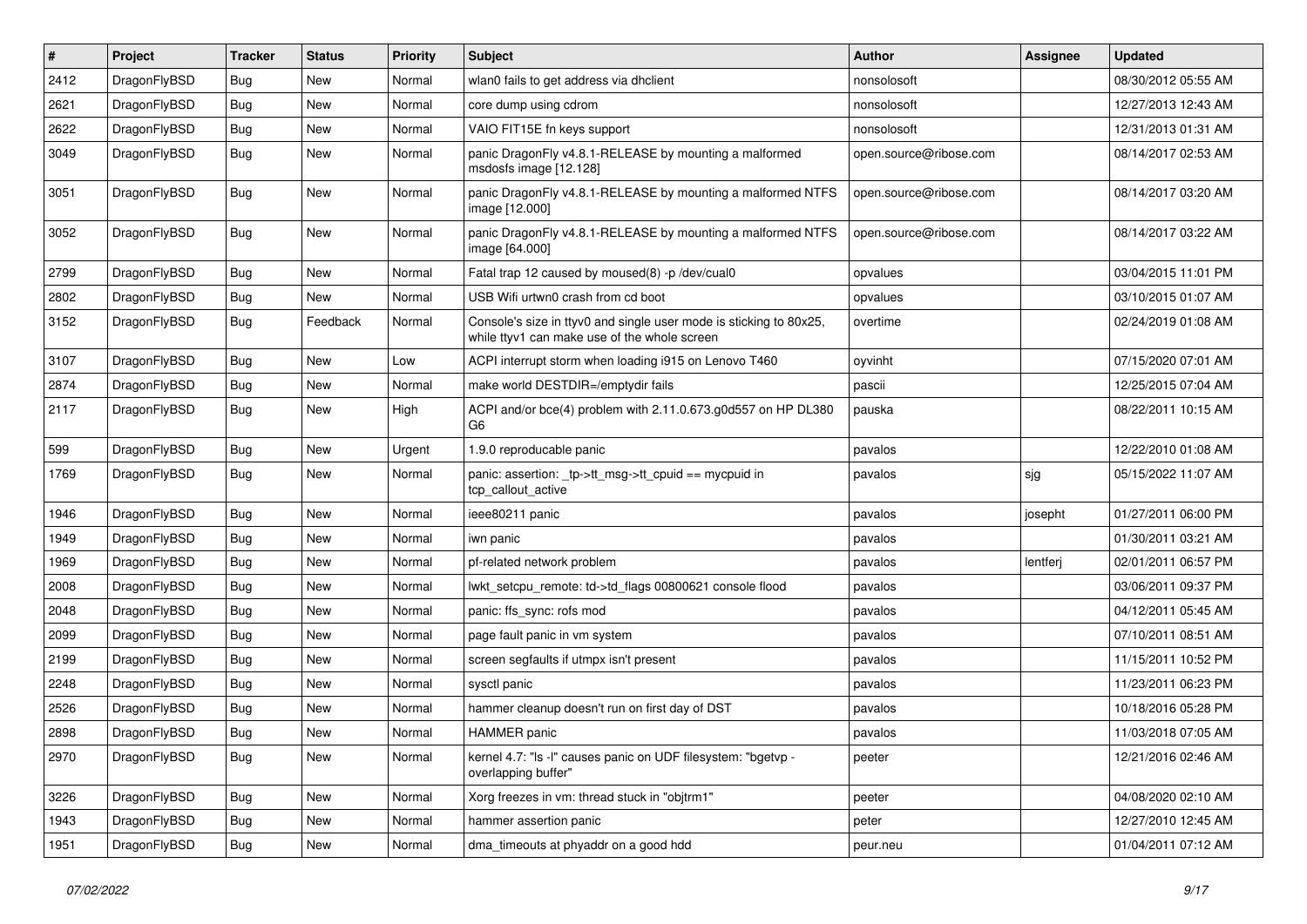| #    | Project      | <b>Tracker</b> | <b>Status</b> | <b>Priority</b> | Subject                                                                                                                                                                                           | <b>Author</b> | Assignee | <b>Updated</b>      |
|------|--------------|----------------|---------------|-----------------|---------------------------------------------------------------------------------------------------------------------------------------------------------------------------------------------------|---------------|----------|---------------------|
| 1990 | DragonFlyBSD | <b>Bug</b>     | <b>New</b>    | Normal          | /mnt too large to mount                                                                                                                                                                           | peur.neu      |          | 02/16/2011 11:24 PM |
| 1559 | DragonFlyBSD | <b>Bug</b>     | <b>New</b>    | Normal          | kernel trap                                                                                                                                                                                       | phma          |          | 11/27/2021 08:43 AM |
| 2306 | DragonFlyBSD | <b>Bug</b>     | New           | Normal          | a crash starts the kernel debugger in text mode, but just reboots in X                                                                                                                            | phma          |          | 02/11/2012 08:02 PM |
| 2311 | DragonFlyBSD | <b>Bug</b>     | New           | Normal          | Xorg crash having something to do with drm                                                                                                                                                        | phma          |          | 02/22/2012 09:59 AM |
| 2331 | DragonFlyBSD | <b>Bug</b>     | New           | Normal          | reading mouse mode from unopen file descriptor hangs mouse<br>driver                                                                                                                              | phma          |          | 03/14/2012 09:43 AM |
| 2387 | DragonFlyBSD | <b>Bug</b>     | New           | Normal          | hammer ignores -t during dedup                                                                                                                                                                    | phma          |          | 06/17/2012 12:30 PM |
| 2389 | DragonFlyBSD | Bug            | New           | Normal          | computer crashed while listing processes                                                                                                                                                          | phma          |          | 06/18/2012 02:49 PM |
| 2547 | DragonFlyBSD | <b>Bug</b>     | New           | High            | crashed while doing a dry run of pkg_rolling-replace                                                                                                                                              | phma          |          | 04/18/2013 10:40 PM |
| 2552 | DragonFlyBSD | <b>Bug</b>     | New           | Low             | hammer recovery should indicate progress                                                                                                                                                          | phma          |          | 05/03/2013 12:13 AM |
| 2557 | DragonFlyBSD | <b>Bug</b>     | New           | Normal          | stock 3.4.1 kernel halts during booting if dm and dm_target_crypt<br>are loaded and RAID controller is present                                                                                    | phma          |          | 05/12/2013 10:38 PM |
| 2611 | DragonFlyBSD | <b>Bug</b>     | New           | Normal          | Change in IP address results in network not working                                                                                                                                               | phma          |          | 12/05/2013 07:55 PM |
| 2816 | DragonFlyBSD | <b>Bug</b>     | New           | Normal          | A multitasking process being debugged can get stuck                                                                                                                                               | phma          |          | 05/19/2015 03:57 AM |
| 3247 | DragonFlyBSD | <b>Bug</b>     | New           | Normal          | Kernel panic doing nothing much                                                                                                                                                                   | phma          |          | 09/12/2020 11:40 PM |
| 3238 | DragonFlyBSD | <b>Bug</b>     | New           | Normal          | race conditions when printing from vkernel console                                                                                                                                                | piecuch       |          | 05/19/2020 02:50 PM |
| 3239 | DragonFlyBSD | <b>Bug</b>     | New           | Normal          | unable to SIGKILL glitched emacs                                                                                                                                                                  | piecuch       |          | 05/26/2020 03:30 AM |
| 3298 | DragonFlyBSD | <b>Bug</b>     | New           | Normal          | Running "w" and having logged in via XDM through VNC, "w" prints<br>an extra error message                                                                                                        | piecuch       |          | 10/25/2021 09:16 AM |
| 3302 | DragonFlyBSD | Bug            | New           | Normal          | Will not boot on System76 Lemur Pro (lemp10)                                                                                                                                                      | piecuch       |          | 11/03/2021 10:21 AM |
| 2496 | DragonFlyBSD | <b>Bug</b>     | New           | Normal          | NTFS malloc limit exceeded                                                                                                                                                                        | plasmob       | tuxillo  | 02/19/2013 08:47 AM |
| 1101 | DragonFlyBSD | <b>Bug</b>     | Feedback      | Normal          | ohci related panic                                                                                                                                                                                | polachok      |          | 05/11/2021 04:00 AM |
| 3245 | DragonFlyBSD | <b>Bug</b>     | <b>New</b>    | Normal          | panic: free: guard1x fail, i915 load from loader.conf                                                                                                                                             | polachok      |          | 08/21/2020 10:36 AM |
| 570  | DragonFlyBSD | <b>Bug</b>     | Feedback      | Normal          | 1.8.x: ACPI problems                                                                                                                                                                              | qhwt+dfly     |          | 06/02/2014 03:45 AM |
| 1368 | DragonFlyBSD | <b>Bug</b>     | In Progress   | Normal          | suspend signal race?                                                                                                                                                                              | qhwt+dfly     |          | 05/11/2021 03:51 AM |
| 1387 | DragonFlyBSD | <b>Bug</b>     | Feedback      | Normal          | zero-size malloc and ps: kvm getprocs: Bad address                                                                                                                                                | qhwt+dfly     |          | 05/11/2021 04:00 AM |
| 1577 | DragonFlyBSD | <b>Bug</b>     | Feedback      | Normal          | panic: assertion: leaf->base.obj_id == ip->obj_id in<br>hammer_ip_delete_range                                                                                                                    | qhwt+dfly     |          | 05/11/2021 04:01 AM |
| 1876 | DragonFlyBSD | <b>Bug</b>     | New           | Normal          | devfs in jail + logging out from console(ttyv1+) -> panic                                                                                                                                         | qhwt.dfly     | tuxillo  | 05/31/2022 03:24 PM |
| 1917 | DragonFlyBSD | <b>Bug</b>     | New           | Normal          | panic: assertion: (RB_EMPTY(&ip->rec_tree) && (ip->flags &<br>HAMMER_INODE_XDIRTY) == 0)    (!RB_EMPTY(&ip->rec_tree)<br>&& (ip->flags & HAMMER INODE XDIRTY) != 0) in<br>hammer_flush_inode_done | qhwt.dfly     |          | 11/24/2010 03:23 AM |
| 1942 | DragonFlyBSD | Bug            | New           | Normal          | locking against myself in getcacheblk()?                                                                                                                                                          | qhwt.dfly     |          | 05/31/2022 02:15 PM |
| 2371 | DragonFlyBSD | Bug            | New           | Normal          | Timezone problem with America/Sao_Paulo                                                                                                                                                           | raitech       |          | 05/17/2012 01:42 PM |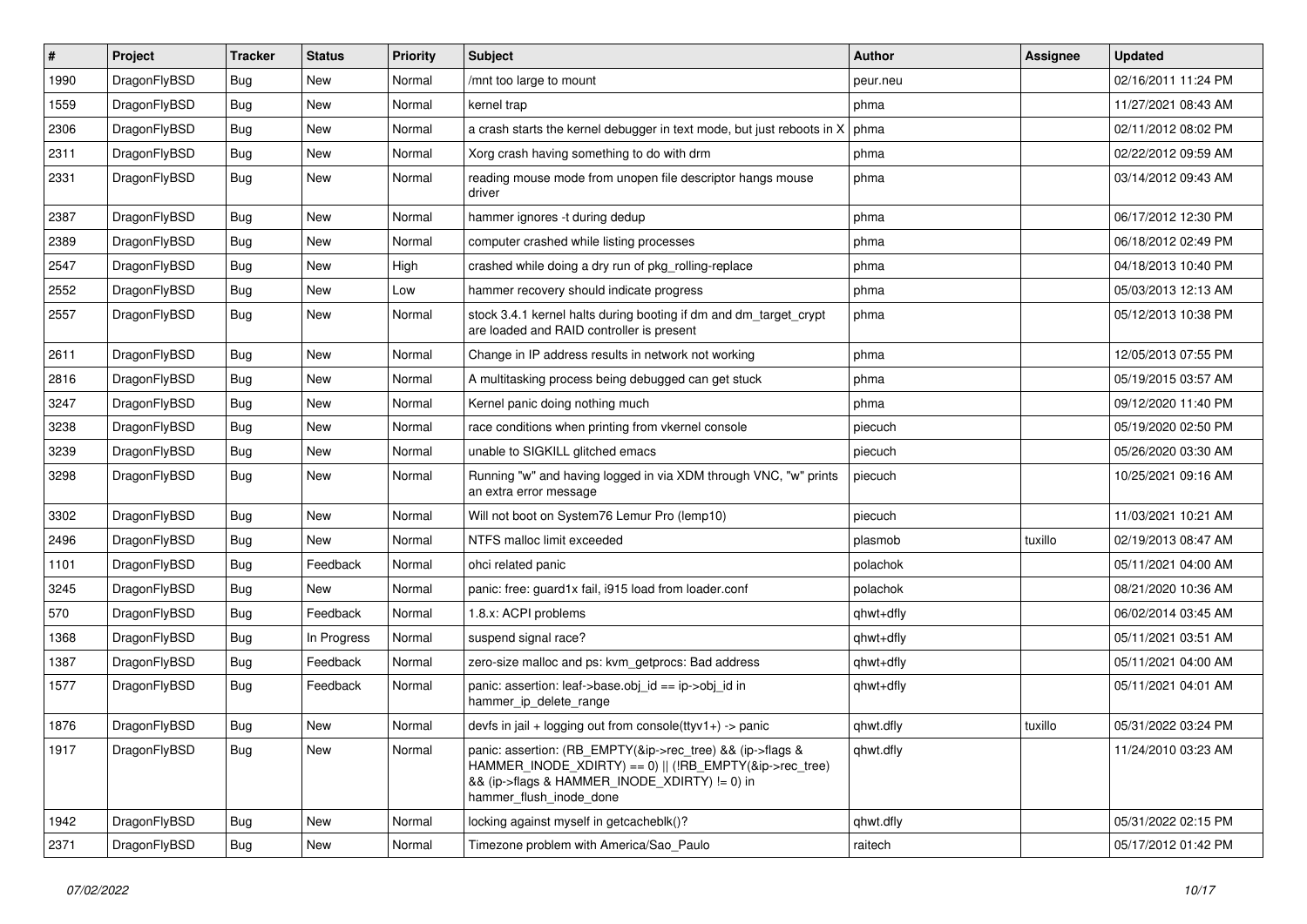| $\sharp$ | <b>Project</b> | <b>Tracker</b> | <b>Status</b> | <b>Priority</b> | <b>Subject</b>                                                                                                                                           | <b>Author</b> | Assignee | Updated             |
|----------|----------------|----------------|---------------|-----------------|----------------------------------------------------------------------------------------------------------------------------------------------------------|---------------|----------|---------------------|
| 1560     | DragonFlyBSD   | <b>Bug</b>     | Feedback      | Normal          | Unable to modify partition table on ThinkPad T61p during install                                                                                         | rehsack       |          | 01/15/2015 08:57 AM |
| 3313     | DragonFlyBSD   | <b>Bug</b>     | New           | Normal          | Can't boot from my live USB at all. The kernel loading process<br>hangs.                                                                                 | rempas        |          | 06/03/2022 12:16 AM |
| 2675     | DragonFlyBSD   | Bug            | <b>New</b>    | Low             | Ultimate N WiFi Link 5300 get iwn intr: fatal firmware error on 5GHz                                                                                     | revuwa        |          | 05/11/2021 04:07 AM |
| 2822     | DragonFlyBSD   | <b>Bug</b>     | <b>New</b>    | Normal          | USB 3.0 stick throws "reading primary partition table: error<br>accessing offset 000[] for 152" error, while the stick works on any<br>other OS I tested | revuwa        | profmakx | 06/29/2015 05:56 AM |
| 1836     | DragonFlyBSD   | Bug            | <b>New</b>    | Normal          | Incorrect TCP checksum show up in tcpdump                                                                                                                | robgar1       |          | 05/15/2022 11:22 AM |
| 2138     | DragonFlyBSD   | <b>Bug</b>     | <b>New</b>    | Normal          | > 100% CPU usage                                                                                                                                         | robin.carey1  |          | 09/26/2011 12:20 PM |
| 2430     | DragonFlyBSD   | Bug            | <b>New</b>    | Normal          | Alternate Password Hash method                                                                                                                           | robin.carey1  |          | 10/07/2012 06:28 AM |
| 600      | DragonFlyBSD   | <b>Bug</b>     | <b>New</b>    | Low             | /sys/libkern/karc4random                                                                                                                                 | robin_carey5  | profmakx | 01/19/2015 03:07 AM |
| 2626     | DragonFlyBSD   | <b>Bug</b>     | <b>New</b>    | Normal          | iwn driver drops with error: "firmware error 'iwn intr: fatal firmware<br>error"                                                                         | rodyaj        |          | 01/09/2014 05:50 AM |
| 2738     | DragonFlyBSD   | <b>Bug</b>     | <b>New</b>    | Normal          | Hammer: Strange behavior when trying to recover old version of<br>moved file                                                                             | roland        |          | 11/20/2014 08:02 AM |
| 3141     | DragonFlyBSD   | Bug            | <b>New</b>    | Normal          | dhclient blocks boot process                                                                                                                             | rowo          |          | 12/16/2018 11:01 AM |
| 2887     | DragonFlyBSD   | Bug            | New           | Low             | Missing extattr namespace to string and<br>extattr string to namespace functions                                                                         | rubenk        |          | 02/06/2016 05:09 AM |
| 998      | DragonFlyBSD   | Bug            | In Progress   | Normal          | Unconfiguring a vn while it is mounted                                                                                                                   | rumcic        | tuxillo  | 05/11/2021 04:00 AM |
| 1218     | DragonFlyBSD   | <b>Bug</b>     | In Progress   | Normal          | panic: assertion: $error == 0$ in hammer start transaction                                                                                               | rumcic        |          | 05/11/2021 04:00 AM |
| 1249     | DragonFlyBSD   | <b>Bug</b>     | Feedback      | Normal          | panic: ffs vfree: freeing free inode                                                                                                                     | rumcic        |          | 03/10/2013 05:13 AM |
| 1250     | DragonFlyBSD   | <b>Bug</b>     | Feedback      | Normal          | Panic upon plugging an USB flash drive into the machine                                                                                                  | rumcic        |          | 03/10/2013 05:17 AM |
| 1489     | DragonFlyBSD   | <b>Bug</b>     | Feedback      | Normal          | panic: ufs dirbad: bad dir                                                                                                                               | rumcic        |          | 03/10/2013 04:34 AM |
| 1580     | DragonFlyBSD   | Bug            | Feedback      | Normal          | Panic (Fatal trap 12: page fault while in kernel mode) while playing<br>with pf and netif names                                                          | rumcic        |          | 12/21/2018 01:21 AM |
| 1873     | DragonFlyBSD   | <b>Bug</b>     | <b>New</b>    | Normal          | Panic upon usb mouse detach and reattaching                                                                                                              | rumcic        |          | 02/01/2011 09:53 AM |
| 1874     | DragonFlyBSD   | Bug            | New           | Normal          | mpd listening on all IPs, accepting only on one                                                                                                          | rumcic        |          | 05/08/2011 01:01 PM |
| 1975     | DragonFlyBSD   | Bug            | New           | Normal          | Applications seg fault in select() and poll()                                                                                                            | rumcic        |          | 05/31/2022 02:58 PM |
| 2072     | DragonFlyBSD   | <b>Bug</b>     | <b>New</b>    | Normal          | Fatal trap 12: stopped at lwkt_send_ipiq3                                                                                                                | rumcic        |          | 05/17/2011 04:12 AM |
| 2080     | DragonFlyBSD   | Bug            | New           | Normal          | panic: lockmgr thrd_sleep: called from interrupt, ipi, or hard code<br>section                                                                           | rumcic        |          | 05/30/2011 05:06 PM |
| 2423     | DragonFlyBSD   | Bug            | New           | Urgent          | After multiple panics/locks, hitting KKASSERT in<br>hammer init cursor                                                                                   | rumcic        |          | 09/18/2012 02:28 AM |
| 2316     | DragonFlyBSD   | Bug            | <b>New</b>    | Normal          | Ungraceful invalid password handling for adding a new user in the<br>installer                                                                           | rune          |          | 04/27/2012 11:23 PM |
| 2549     | DragonFlyBSD   | Bug            | In Progress   | Normal          | netgraph7: Kernel page fault.                                                                                                                            | russiane39    | nant     | 05/10/2013 11:20 PM |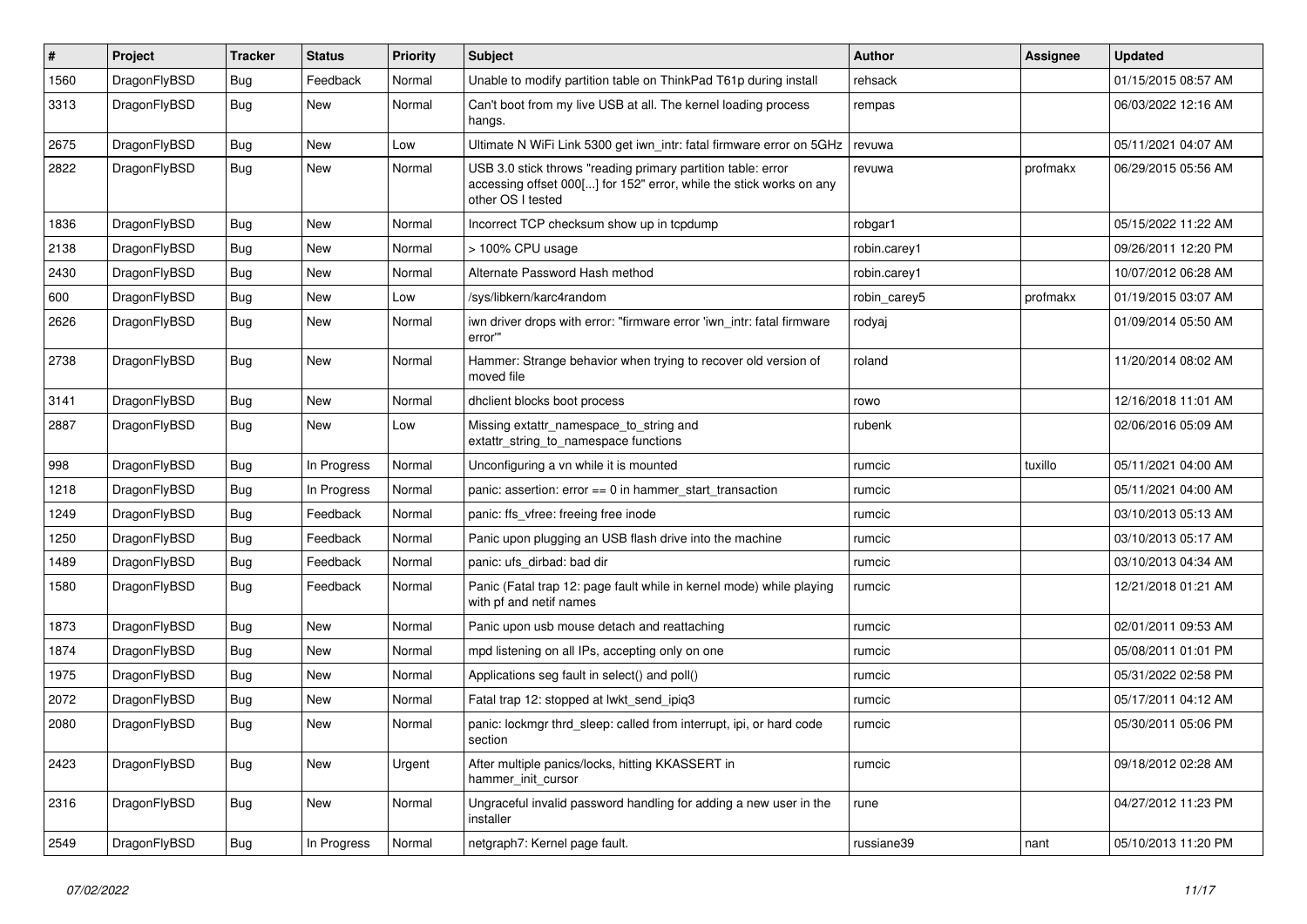| $\pmb{\#}$ | Project      | <b>Tracker</b> | <b>Status</b> | <b>Priority</b> | Subject                                                                              | <b>Author</b> | Assignee | <b>Updated</b>      |
|------------|--------------|----------------|---------------|-----------------|--------------------------------------------------------------------------------------|---------------|----------|---------------------|
| 3047       | DragonFlyBSD | Bug            | <b>New</b>    | Normal          | HAMMER critical write error                                                          | samuel        |          | 06/19/2019 09:50 AM |
| 2123       | DragonFlyBSD | Bug            | <b>New</b>    | Normal          | hammer is losing files                                                               | schmir        |          | 08/30/2011 07:56 PM |
| 1944       | DragonFlyBSD | Bug            | New           | Normal          | panic: backing object 0xdea7b258 was somehow re-referenced<br>during collapse!       | sepherosa     |          | 12/27/2010 02:06 AM |
| 2042       | DragonFlyBSD | Bug            | <b>New</b>    | Normal          | kernel panic, when run boot0cfg                                                      | sepherosa     |          | 05/31/2022 03:01 PM |
| 2100       | DragonFlyBSD | <b>Bug</b>     | Feedback      | Normal          | devfs related panic                                                                  | sepherosa     | alexh    | 07/10/2011 02:29 PM |
| 2924       | DragonFlyBSD | Bug            | New           | Normal          | cat -v fails to tag characters in extended table with M- prefix with<br>some locales | sevan         |          | 07/11/2016 07:18 AM |
| 2347       | DragonFlyBSD | Bug            | Feedback      | High            | Hammer PFSes destroy does not give back full space allocated to<br><b>PFS</b>        | sgeorge       |          | 07/19/2012 01:11 AM |
| 2396       | DragonFlyBSD | Bug            | Feedback      | High            | Latest 3.1 development version core dumps while destroying master<br><b>PFS</b>      | sgeorge       |          | 01/23/2013 04:10 PM |
| 2124       | DragonFlyBSD | Bug            | <b>New</b>    | Normal          | getty repeating too quickly on port /dev/ttyv0                                       | sgeorge.ml    |          | 09/01/2011 04:28 AM |
| 1884       | DragonFlyBSD | Bug            | <b>New</b>    | Normal          | System completely freezes while listening music (devbuf: malloc<br>limit exceeded)   | shamaz        |          | 01/24/2011 05:00 PM |
| 1935       | DragonFlyBSD | Bug            | New           | Normal          | mouse does not work after switching between x and console                            | shamaz        |          | 12/13/2010 10:06 AM |
| 1961       | DragonFlyBSD | <b>Bug</b>     | New           | Normal          | Can't create dump from DDB                                                           | shamaz        |          | 01/29/2011 09:02 PM |
| 2820       | DragonFlyBSD | Bug            | <b>New</b>    | Normal          | TP-Link USB Wi-Fi adapter cannot be reattached to the system                         | shamaz        |          | 05/22/2015 09:45 PM |
| 2863       | DragonFlyBSD | Bug            | New           | Normal          | HAMMER synch tid is zero                                                             | shamaz        |          | 12/12/2015 11:24 PM |
| 2891       | DragonFlyBSD | Bug            | New           | Normal          | Kernel panic in IEEE802.11 related code                                              | shamaz        |          | 05/29/2016 05:49 PM |
| 1302       | DragonFlyBSD | Bug            | In Progress   | Normal          | Checkpoint regression?                                                               | sjg           | sjg      | 07/10/2013 05:22 PM |
| 1786       | DragonFlyBSD | <b>Bug</b>     | New           | Normal          | Calling NULL function pointer initiates panic loop                                   | sjg           |          | 10/11/2010 05:28 PM |
| 2061       | DragonFlyBSD | Bug            | <b>New</b>    | Normal          | USB keyboard boot panic                                                              | sjg           |          | 05/04/2012 12:20 AM |
| 2141       | DragonFlyBSD | Bug            | New           | Urgent          | loader and/or documentation broken                                                   | sjg           |          | 01/20/2012 10:51 AM |
| 1964       | DragonFlyBSD | Bug            | <b>New</b>    | Normal          | iwn (panic assertion : wlan_assert_serialized)                                       | sjmm.ptr      | josepht  | 02/01/2011 12:57 PM |
| 2936       | DragonFlyBSD | Bug            | <b>New</b>    | Normal          | loader.efi crashes while loading kernel                                              | spaceille     |          | 08/20/2016 06:17 AM |
| 2077       | DragonFlyBSD | Bug            | New           | Normal          | USB devices conflicting                                                              | srussell      |          | 05/17/2011 05:12 PM |
| 2586       | DragonFlyBSD | Bug            | <b>New</b>    | Normal          | pf: "modulate" state seems problematic                                               | srussell      |          | 09/25/2013 07:36 PM |
| 2587       | DragonFlyBSD | Bug            | New           | Normal          | SATA DVD writer not detected by DragonFly                                            | srussell      |          | 09/04/2020 08:55 AM |
| 3129       | DragonFlyBSD | <b>Bug</b>     | New           | High            | Kernel panic with 5.2.0 on A2SDi-4C-HLN4F                                            | stateless     |          | 04/24/2018 12:50 AM |
| 2004       | DragonFlyBSD | Bug            | New           | Normal          | LWKT_WAIT_IPIQ panic                                                                 | steve         |          | 03/08/2011 05:46 PM |
| 2055       | DragonFlyBSD | <b>Bug</b>     | New           | Normal          | $ssh + IPV6 + bridge \Rightarrow connection freezes$                                 | steve         |          | 04/24/2011 07:13 PM |
| 2020       | DragonFlyBSD | <b>Bug</b>     | New           | Low             | Port brcm80211 driver from Linux to DragonFly BSD                                    | studer        |          | 03/05/2011 10:54 PM |
| 2082       | DragonFlyBSD | Bug            | New           | Normal          | dfbsd 2.10.1 amd64 - mc port build error with 'bmake bin-install'                    | sun-doctor    |          | 05/25/2011 07:18 PM |
| 243        | DragonFlyBSD | Bug            | Feedback      | Normal          | weird behavior in the shell                                                          | swildner      |          | 05/31/2022 02:51 PM |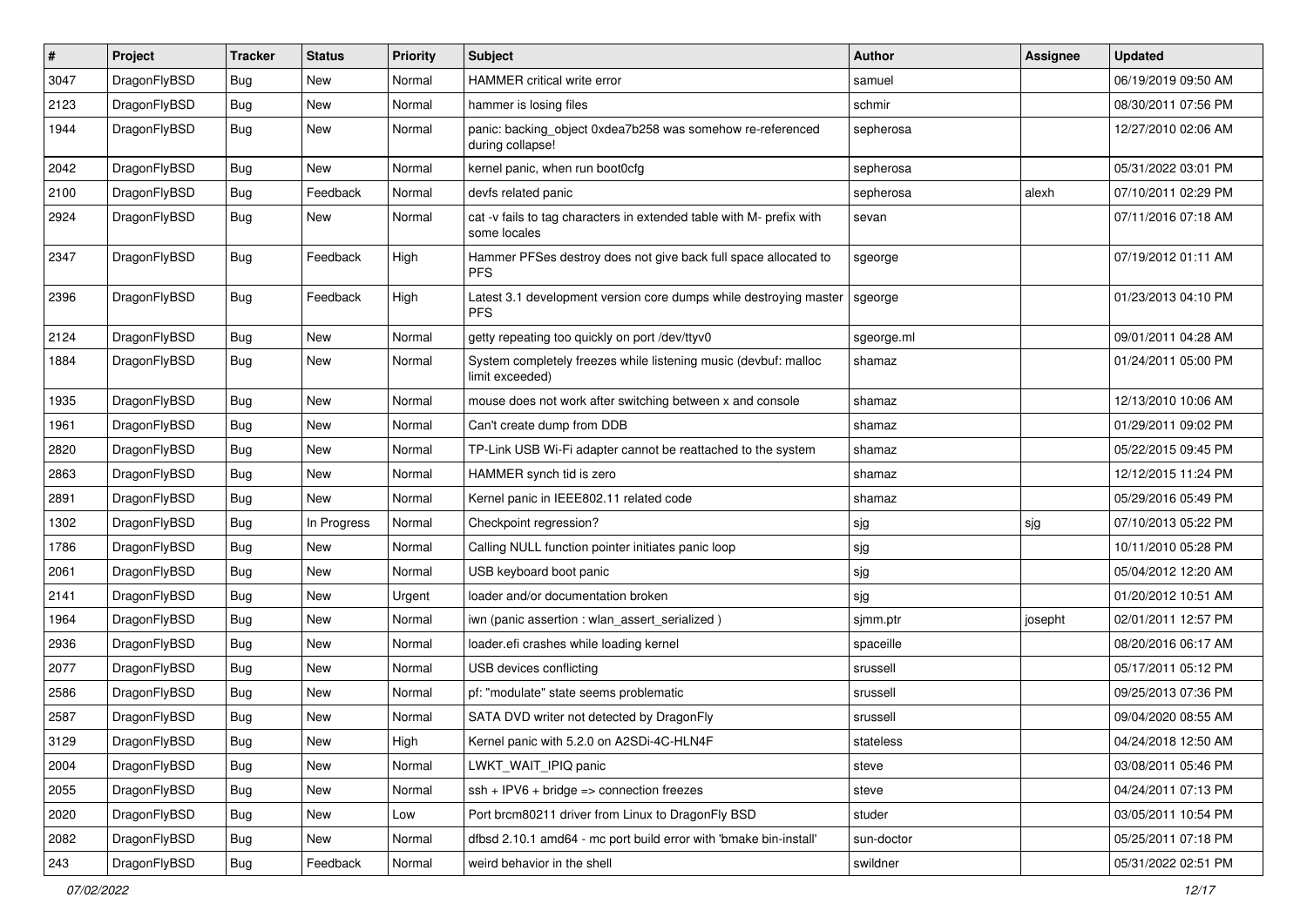| $\vert$ # | Project      | <b>Tracker</b> | <b>Status</b> | <b>Priority</b> | <b>Subject</b>                                                                                           | <b>Author</b>     | Assignee | <b>Updated</b>      |
|-----------|--------------|----------------|---------------|-----------------|----------------------------------------------------------------------------------------------------------|-------------------|----------|---------------------|
| 1907      | DragonFlyBSD | Bug            | New           | Normal          | Hammer crash in hammer flusher flush()                                                                   | swildner          |          | 11/11/2010 05:07 AM |
| 1913      | DragonFlyBSD | <b>Bug</b>     | <b>New</b>    | Normal          | panic: assertion: ip->flush_state != HAMMER_FST_FLUSH in<br>hammer flush inode core                      | swildner          |          | 11/20/2010 05:27 PM |
| 2509      | DragonFlyBSD | <b>Bug</b>     | <b>New</b>    | Normal          | Redefinition of DIRBLKSIZ in restore(8)                                                                  | swildner          |          | 06/04/2022 04:40 AM |
| 2915      | DragonFlyBSD | Bug            | <b>New</b>    | High            | Hammer mirror-copy problem                                                                               | t dfbsd           |          | 08/25/2016 05:28 AM |
| 3205      | DragonFlyBSD | Bug            | Feedback      | High            | Go compiler net test failing                                                                             | t dfbsd           | tuxillo  | 05/10/2021 02:45 AM |
| 3217      | DragonFlyBSD | <b>Bug</b>     | <b>New</b>    | Normal          | rescue tools: make install fails if rescue folder doesn't exist                                          | t_dfbsd           |          | 11/27/2019 08:16 PM |
| 3036      | DragonFlyBSD | Bug            | New           | Normal          | panic in icmp redirect start() ASSERT IN NETISR(0)                                                       | tautolog          |          | 05/11/2017 07:27 PM |
| 3113      | DragonFlyBSD | Bug            | In Progress   | Urgent          | Booting vKernel fails due being out of swap space                                                        | tcullen           |          | 05/11/2021 04:14 AM |
| 1127      | DragonFlyBSD | <b>Bug</b>     | Feedback      | Low             | cdrom drive not detected                                                                                 | tgr               | corecode | 01/15/2015 08:55 AM |
| 285       | DragonFlyBSD | Bug            | Feedback      | Low             | interrupt latency with re without ip address configured                                                  | thomas.nikolaisen |          | 02/20/2014 10:30 AM |
| 1984      | DragonFlyBSD | Bug            | <b>New</b>    | Normal          | hammer mount fails after crash - HAMMER: FIFO record bad head<br>signature                               | thomas.nikolajsen |          | 03/08/2011 06:57 PM |
| 2296      | DragonFlyBSD | Bug            | In Progress   | High            | panic: assertion "m->wire count > $0$ " failed                                                           | thomas.nikolajsen |          | 08/30/2012 06:09 AM |
| 2436      | DragonFlyBSD | Bug            | New           | Normal          | panic: assertion "lp->lwp_qcpu == dd->cpuid" failed in<br>dfly_acquire_curproc                           | thomas.nikolajsen |          | 01/23/2013 11:07 AM |
| 2609      | DragonFlyBSD | Bug            | <b>New</b>    | Normal          | master: panic: assertion<br>"LWKT_TOKEN_HELD_ANY(vm_object_token(object))" failed in<br>swp_pager_lookup | thomas.nikolajsen |          | 11/28/2013 11:36 AM |
| 2459      | DragonFlyBSD | Bug            | Feedback      | Normal          | apic problems with HP Probook 4510s                                                                      | thowe             |          | 11/27/2021 08:22 AM |
| 2857      | DragonFlyBSD | <b>Bug</b>     | <b>New</b>    | Normal          | hammer stalls via bitcoin-qt                                                                             | tkusumi           |          | 11/30/2015 06:52 AM |
| 3184      | DragonFlyBSD | <b>Bug</b>     | <b>New</b>    | Normal          | tsleep(9) return value when PCATCH specified                                                             | tkusumi           |          | 04/03/2019 06:49 AM |
| 3246      | DragonFlyBSD | Bug            | <b>New</b>    | Normal          | HAMMER2 unable to handle ENOSPC properly                                                                 | tkusumi           |          | 09/04/2020 11:11 AM |
| 3249      | DragonFlyBSD | <b>Bug</b>     | New           | Normal          | HAMMER2 fsync(2) not working properly                                                                    | tkusumi           |          | 09/21/2020 07:07 AM |
| 3266      | DragonFlyBSD | Bug            | <b>New</b>    | High            | Filesystems broken due to "KKASSERT(count &<br>TOK_COUNTMASK);"                                          | tkusumi           |          | 03/15/2021 01:21 PM |
| 3269      | DragonFlyBSD | <b>Bug</b>     | In Progress   | Normal          | Is double-buffer'd buf still required by HAMMER2?                                                        | tkusumi           |          | 05/12/2021 04:09 PM |
| 3316      | DragonFlyBSD | <b>Bug</b>     | <b>New</b>    | Normal          | hammer2_dirent_create() allows creating >1 dirents with the same<br>name                                 | tkusumi           |          | 06/05/2022 12:35 PM |
| 2812      | DragonFlyBSD | <b>Bug</b>     | New           | Normal          | Panic on Intel DE3815TYKHE                                                                               | tmorp             |          | 05/14/2015 03:14 PM |
| 2930      | DragonFlyBSD | Bug            | New           | High            | 'objcache' causes panic during 'nfs readdir'                                                             | tofergus          |          | 07/26/2016 01:09 PM |
| 2931      | DragonFlyBSD | Bug            | New           | Low             | 'gdb' of 'vkernel' unable to print backtrace                                                             | tofergus          |          | 07/26/2016 01:51 PM |
| 2473      | DragonFlyBSD | <b>Bug</b>     | <b>New</b>    | Normal          | Kernel crash when trying to up the wpi0 device (Dfly<br>v3.3.0.758.g47388-DEVELOPMENT)                   | tomaz             |          | 02/24/2014 08:50 AM |
| 1282      | DragonFlyBSD | Bug            | Feedback      | Normal          | panic (trap 12) when booting SMP kernel on Atom 330 (dual core)                                          | tomaz.borstnar    |          | 05/11/2021 04:00 AM |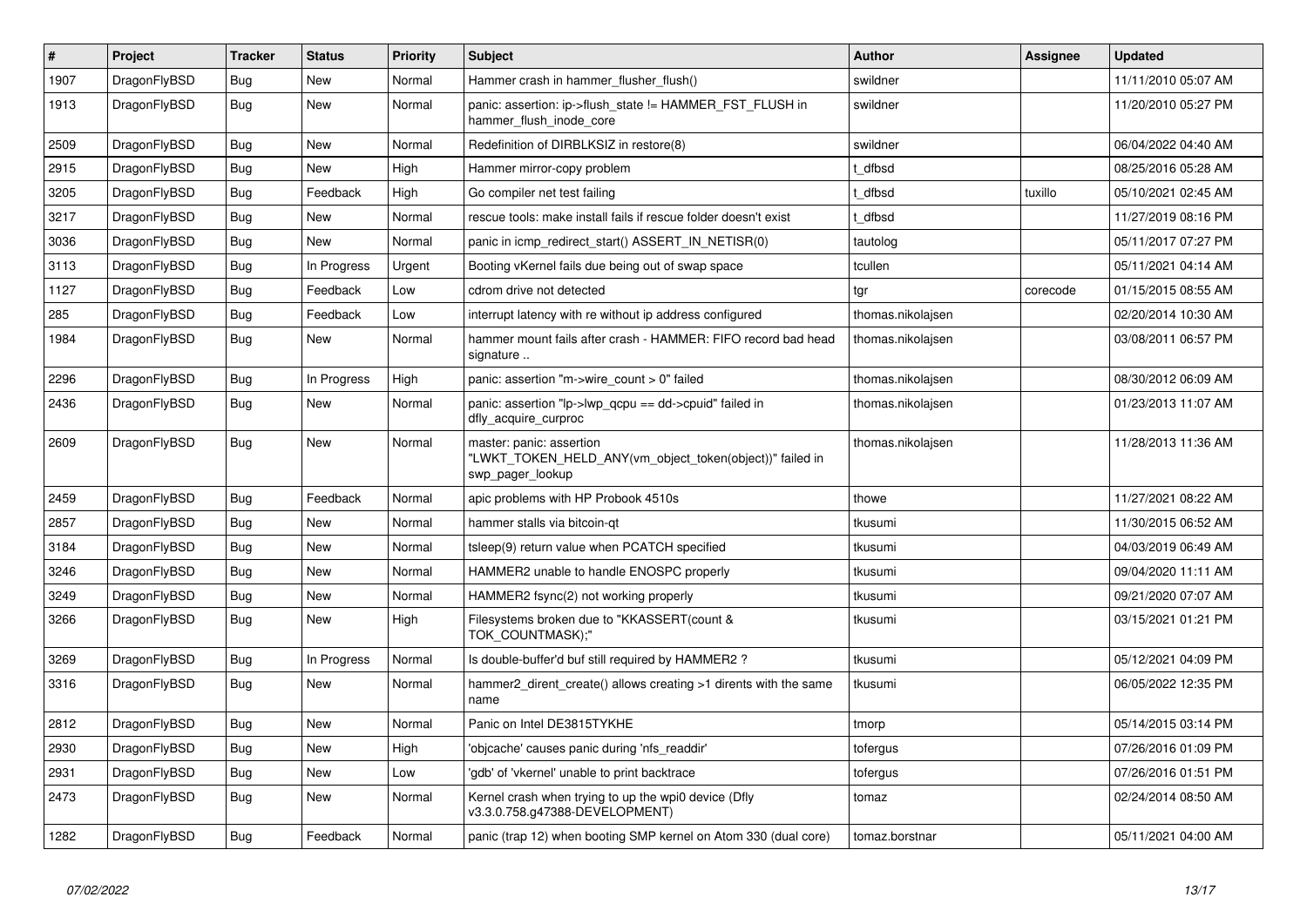| $\sharp$ | Project      | <b>Tracker</b> | <b>Status</b> | <b>Priority</b> | Subject                                                                                      | Author         | Assignee | <b>Updated</b>      |
|----------|--------------|----------------|---------------|-----------------|----------------------------------------------------------------------------------------------|----------------|----------|---------------------|
| 1579     | DragonFlyBSD | Bug            | Feedback      | Normal          | dfly 2.4.1 does not like HP DL360G4p and Smart Array 6400 with<br>MSA20                      | tomaz.borstnar | tuxillo  | 06/02/2014 02:44 PM |
| 3252     | DragonFlyBSD | Bug            | <b>New</b>    | Normal          | tcsetattr/tcgetattr set errno incorrectly on non-TTY                                         | tonyc          |          | 10/26/2020 09:34 PM |
| 3319     | DragonFlyBSD | Bug            | New           | Normal          | setproctitle() calls can change effect of later setproctitle() calls                         | tonyc          |          | 06/29/2022 06:10 PM |
| 806      | DragonFlyBSD | <b>Bug</b>     | Feedback      | Normal          | boot error on MacBook                                                                        | tralamazza     |          | 06/04/2022 05:28 AM |
| 3170     | DragonFlyBSD | <b>Bug</b>     | New           | Normal          | repeatable nfsd crash                                                                        | tse            |          | 06/11/2020 05:52 AM |
| 3197     | DragonFlyBSD | <b>Bug</b>     | <b>New</b>    | Normal          | DragonFly upgrades                                                                           | tse            |          | 04/18/2020 04:18 PM |
| 3199     | DragonFlyBSD | <b>Bug</b>     | <b>New</b>    | Normal          | PFS label not found panic                                                                    | tse            |          | 08/21/2019 03:51 AM |
| 3208     | DragonFlyBSD | <b>Bug</b>     | New           | Normal          | Crash related to nfsd                                                                        | tse            |          | 06/11/2020 05:52 AM |
| 3225     | DragonFlyBSD | Bug            | <b>New</b>    | Normal          | nfsd freeze when using qemu                                                                  | tse            |          | 03/17/2020 11:52 AM |
| 3231     | DragonFlyBSD | <b>Bug</b>     | New           | Normal          | wifi drops on 5.8                                                                            | tse            |          | 04/06/2020 05:08 AM |
| 2140     | DragonFlyBSD | <b>Bug</b>     | New           | High            | hammer_io_delallocate panic with 'duplicate entry' message                                   | ttw            |          | 10/07/2011 12:22 PM |
| 1332     | DragonFlyBSD | <b>Bug</b>     | Feedback      | Normal          | DFBSD 2.2 - Booting usbcdrom/usbsticks on thinkpad hangs on<br>"BTX Halted"                  | tuxillo        |          | 05/11/2021 04:00 AM |
| 1819     | DragonFlyBSD | Bug            | In Progress   | Low             | truss - Major revamping task list                                                            | tuxillo        | tuxillo  | 11/27/2021 08:45 AM |
| 1867     | DragonFlyBSD | Bug            | New           | Normal          | it(4) motherboard and fan problems                                                           | tuxillo        |          | 07/08/2011 10:48 AM |
| 1959     | DragonFlyBSD | <b>Bug</b>     | New           | Normal          | DFBSD v2.9.1.422.gc98f2 - Panic during boot - IPv6 and PF                                    | tuxillo        |          | 01/13/2011 03:37 AM |
| 2078     | DragonFlyBSD | Bug            | <b>New</b>    | Normal          | DFBSD i386 v2.11.0.201.g3ed2f - Panic during installworld into a<br>vn0 device               | tuxillo        |          | 05/19/2011 07:50 PM |
| 2084     | DragonFlyBSD | Bug            | New           | Normal          | DFBSD v2.11.0.242.g4d317 - panic: zone: entry not free                                       | tuxillo        |          | 07/03/2012 01:23 AM |
| 2129     | DragonFlyBSD | <b>Bug</b>     | <b>New</b>    | Normal          | DFBSD v2.11.0.661.gf9438 i386 - panic: lockmgr thrd_sleep                                    | tuxillo        |          | 09/05/2011 09:49 AM |
| 2166     | DragonFlyBSD | <b>Bug</b>     | <b>New</b>    | Normal          | DFBSD v2.13.0.109.g05b9d - Strange lockups                                                   | tuxillo        |          | 10/29/2011 11:20 AM |
| 2171     | DragonFlyBSD | <b>Bug</b>     | New           | Normal          | DFBSD v2.13.0.151.gdc8442 - panic: assertion "(*ptep &<br>$(PG_MANAGED PG_V)$ == PG_V"       | tuxillo        |          | 11/04/2011 05:06 PM |
| 2224     | DragonFlyBSD | Bug            | <b>New</b>    | Normal          | v2.13.0.291.gaa7ec - Panic on fq while installing world                                      | tuxillo        |          | 11/18/2011 01:40 AM |
| 2282     | DragonFlyBSD | Bug            | In Progress   | Normal          | gdb segfaults with certain corefiles                                                         | tuxillo        |          | 01/18/2012 04:40 PM |
| 2283     | DragonFlyBSD | <b>Bug</b>     | New           | Normal          | DFBSD DragonFly v2.13.0.957.g4f459 - pmap_release: page<br>should already be gone 0xc27120bc | tuxillo        |          | 01/23/2012 03:03 AM |
| 2345     | DragonFlyBSD | Bug            | In Progress   | Normal          | DFBSD v3.1.0.457.gd679f - NFS panic on diskless station                                      | tuxillo        |          | 04/07/2012 05:22 PM |
| 2351     | DragonFlyBSD | <b>Bug</b>     | In Progress   | Normal          | DFBSD v3.1.0.579.g44ccf - Stuck during startup, random freezes                               | tuxillo        |          | 04/24/2012 08:21 AM |
| 2358     | DragonFlyBSD | Bug            | In Progress   | Normal          | DFBSD v3.0.2.32.g928ca - panic: hammer: insufficient undo FIFO<br>space!                     | tuxillo        | tuxillo  | 05/10/2021 02:50 AM |
| 2495     | DragonFlyBSD | <b>Bug</b>     | New           | High            | DFBSD v3.3.0.960.g553fe7 - ocnt != 0" failed in<br>prop object release                       | tuxillo        |          | 05/31/2022 04:08 PM |
| 2498     | DragonFlyBSD | <b>Bug</b>     | New           | Normal          | DFBSD v3.2.2-RELEASE - LIST_FIRST(&bp->b_dep) == NULL"<br>failed in vfs_vmio_release         | tuxillo        |          | 05/31/2022 04:09 PM |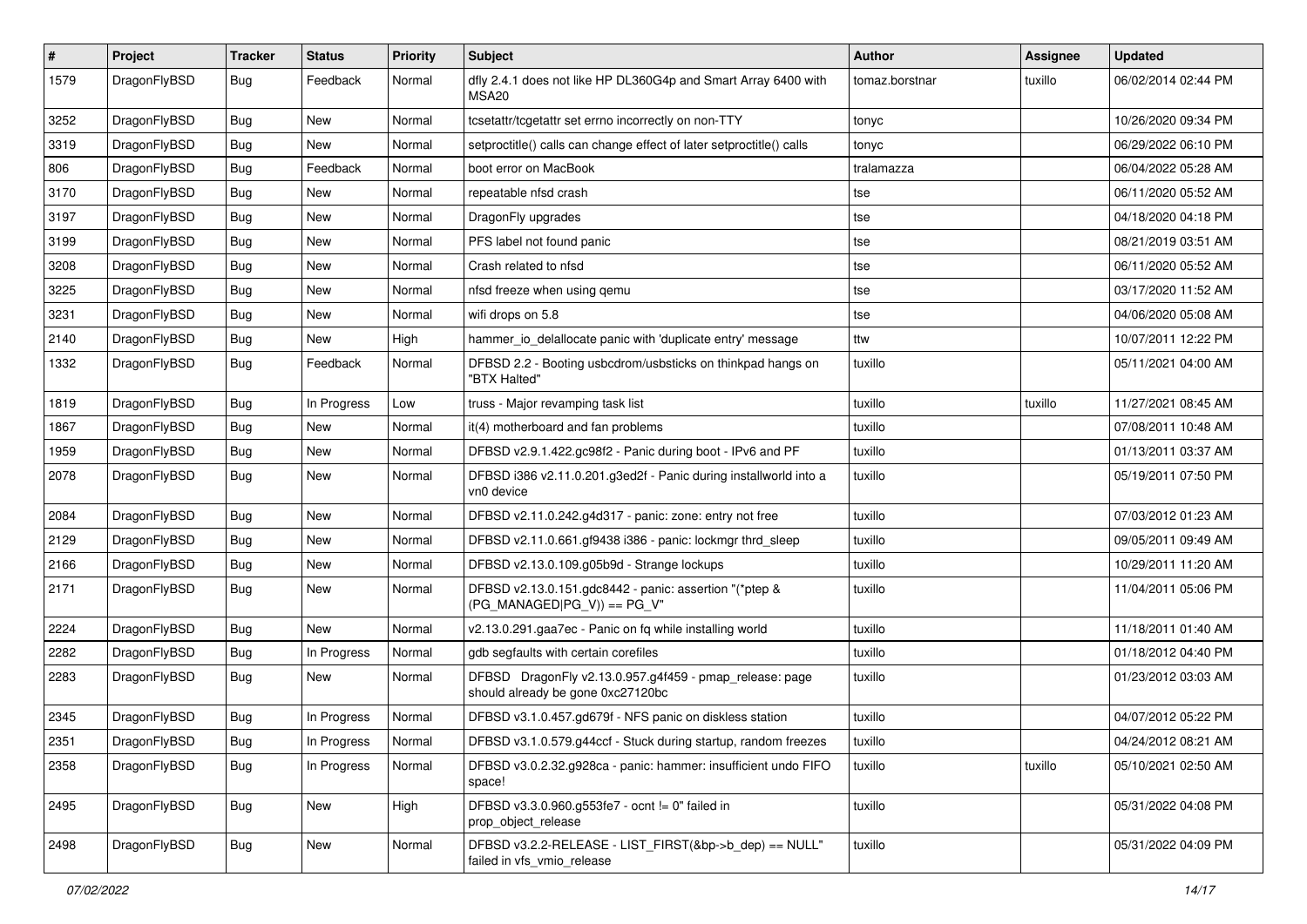| $\pmb{\#}$ | Project      | <b>Tracker</b> | <b>Status</b> | <b>Priority</b> | Subject                                                                                                   | <b>Author</b> | Assignee  | <b>Updated</b>      |
|------------|--------------|----------------|---------------|-----------------|-----------------------------------------------------------------------------------------------------------|---------------|-----------|---------------------|
| 2556       | DragonFlyBSD | Bug            | Feedback      | Normal          | DragonFly v3.5.0.81.gd3479 - Process signal weirdness                                                     | tuxillo       |           | 12/17/2013 03:48 PM |
| 2629       | DragonFlyBSD | Bug            | <b>New</b>    | Normal          | Replace gcc44 with llvm34, clang34, and libc++                                                            | tuxillo       |           | 06/02/2014 02:30 PM |
| 2630       | DragonFlyBSD | Bug            | New           | Normal          | Bring in latest iconv fixes from FreeBSD10 as well as csmapper<br>updates                                 | tuxillo       |           | 05/11/2021 03:54 AM |
| 2631       | DragonFlyBSD | Bug            | In Progress   | Low             | Verify library versioning current with full package build and switch it<br>on (after publishing packages) | tuxillo       |           | 05/11/2021 04:06 AM |
| 2636       | DragonFlyBSD | Bug            | Feedback      | Low             | Add -x flag to iostat (a la solaris)                                                                      | tuxillo       |           | 05/11/2021 04:07 AM |
| 2638       | DragonFlyBSD | Bug            | Feedback      | High            | Fix machdep.pmap mmu optimize                                                                             | tuxillo       |           | 05/11/2021 04:07 AM |
| 2641       | DragonFlyBSD | Bug            | <b>New</b>    | Normal          | Panic when loading natapci as module                                                                      | tuxillo       |           | 05/11/2021 03:54 AM |
| 2647       | DragonFlyBSD | Bug            | <b>New</b>    | Normal          | HAMMER panic on 3.6.0                                                                                     | tuxillo       |           | 05/11/2021 03:54 AM |
| 3157       | DragonFlyBSD | Bug            | <b>New</b>    | Normal          | TP-Link UE300 not working in 5.2-RELEASE                                                                  | tuxillo       |           | 11/15/2018 02:08 PM |
| 3196       | DragonFlyBSD | Bug            | <b>New</b>    | Normal          | test issue after redmine upgrade (2)                                                                      | tuxillo       |           | 07/05/2019 04:33 AM |
| 3295       | DragonFlyBSD | Bug            | In Progress   | Normal          | Adapt devel/libvirt for nvmm                                                                              | tuxillo       | tuxillo   | 11/03/2021 04:56 PM |
| 3314       | DragonFlyBSD | Bug            | New           | Normal          | Bring virtio console(4) from FreeBSD                                                                      | tuxillo       | tuxillo   | 05/29/2022 08:24 AM |
| 2828       | DragonFlyBSD | Bug            | New           | High            | On AMD APUs and Bulldozer CPUs, the machdep.cpu_idle_hlt<br>sysctl should be 3 by default                 | vadaszi       | vadaszi   | 05/11/2021 04:07 AM |
| 293        | DragonFlyBSD | Bug            | Feedback      | Low             | Various updates to the handbook                                                                           | victor        | victor    | 03/10/2013 04:46 AM |
| 1661       | DragonFlyBSD | Bug            | In Progress   | Normal          | panic on password entry mount smb filesystem                                                              | vsrinivas     |           | 11/27/2021 08:29 AM |
| 1744       | DragonFlyBSD | Bug            | In Progress   | Normal          | HAMMER fsstress panic in hammer setup child callback                                                      | vsrinivas     |           | 05/11/2021 04:05 AM |
| 1749       | DragonFlyBSD | Bug            | In Progress   | Normal          | HAMMER fsstress panic in hammer_flush_inode_core<br>'ip->flush_state != HAMMER_FST_FLUSH'                 | vsrinivas     |           | 05/11/2021 04:06 AM |
| 1861       | DragonFlyBSD | Bug            | <b>New</b>    | Normal          | panic via kprintf (lockmgr called in a hard section)                                                      | vsrinivas     |           | 10/11/2010 12:56 AM |
| 2071       | DragonFlyBSD | Bug            | New           | High            | Panic on assertion: (int)(flg->seq - seq) > 0 in hammer_flusher_flush<br>after inode error                | vsrinivas     |           | 06/12/2011 07:59 AM |
| 2081       | DragonFlyBSD | Bug            | Feedback      | Normal          | Panic on device "detach" / "failure"                                                                      | vsrinivas     |           | 02/29/2012 07:11 AM |
| 2085       | DragonFlyBSD | Bug            | <b>New</b>    | Normal          | panic: assertion: (m->flags & PG_MAPPED) == 0 in<br>vm_page_free_toq                                      | vsrinivas     |           | 06/10/2011 07:48 AM |
| 2113       | DragonFlyBSD | Bug            | <b>New</b>    | Normal          | nmalloc threaded program fork leak                                                                        | vsrinivas     | vsrinivas | 08/11/2011 07:25 PM |
| 2136       | DragonFlyBSD | <b>Bug</b>     | <b>New</b>    | Normal          | socketpair() doesn't free file descriptors on copyout failure                                             | vsrinivas     |           | 04/05/2013 09:13 AM |
| 2154       | DragonFlyBSD | Bug            | New           | Normal          | vkernel copyout() doesn't return EFAULT on error                                                          | vsrinivas     |           | 10/20/2011 03:53 AM |
| 2360       | DragonFlyBSD | Bug            | In Progress   | Normal          | Wishlist: virtio driver import                                                                            | vsrinivas     |           | 06/04/2022 04:16 AM |
| 2489       | DragonFlyBSD | <b>Bug</b>     | New           | Normal          | nmalloc doesn't cache VA for allocations > 8KB                                                            | vsrinivas     |           | 06/10/2014 05:51 AM |
| 2490       | DragonFlyBSD | <b>Bug</b>     | New           | Normal          | nmalloc should color addresses to avoid cache bank conflictsw                                             | vsrinivas     |           | 06/10/2014 05:51 AM |
| 1185       | DragonFlyBSD | Bug            | New           | High            | need a tool to merge changes into /etc                                                                    | wa1ter        |           | 02/18/2014 06:02 AM |
| 3124       | DragonFlyBSD | Bug            | New           | High            | DragonFlyBSD 5.0.2 with Hammer2 with UEFI install doesn't boot                                            | wiesl         |           | 06/18/2019 05:07 AM |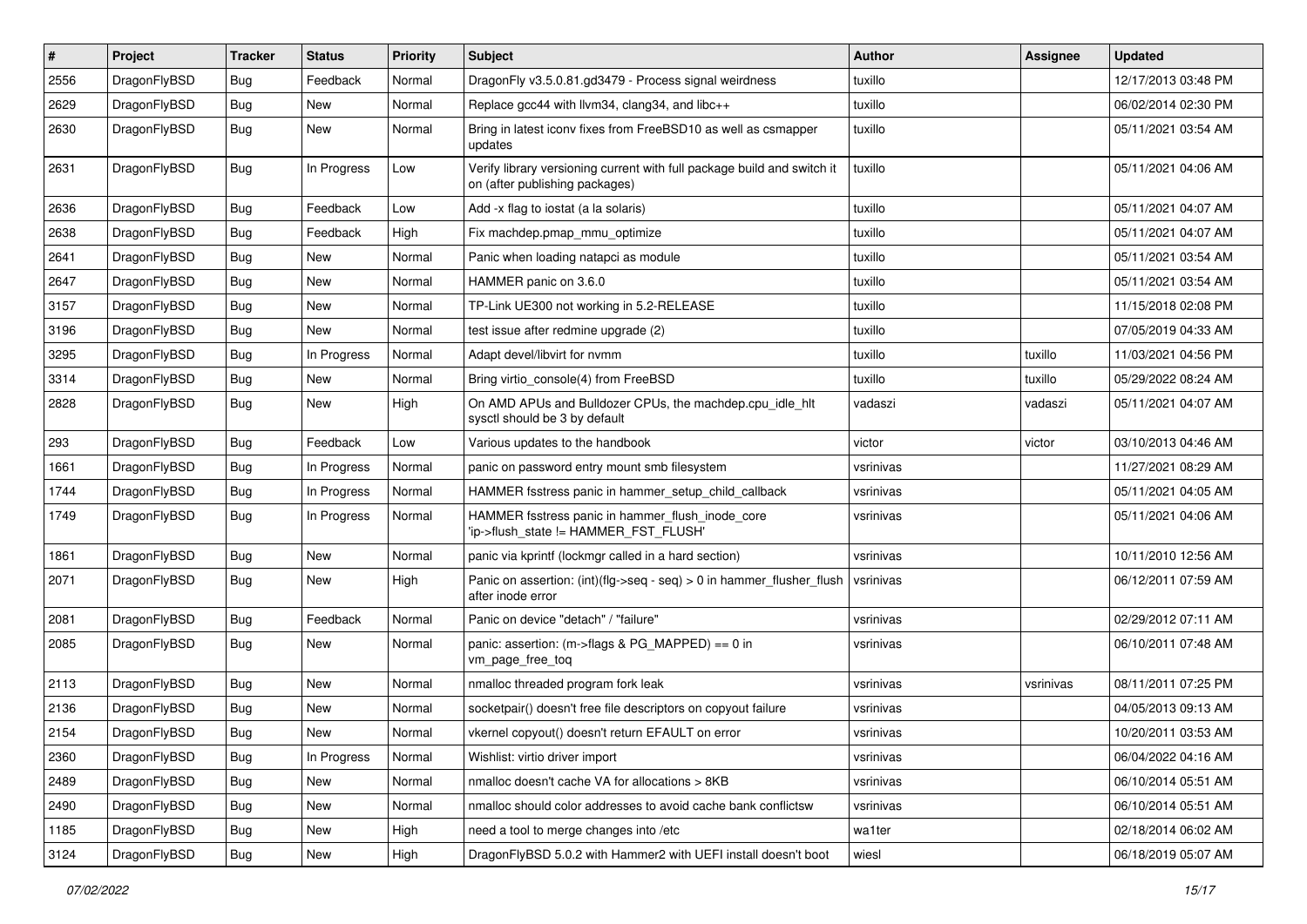| $\sharp$ | Project      | <b>Tracker</b> | <b>Status</b> | <b>Priority</b> | Subject                                                                                    | <b>Author</b>    | Assignee | <b>Updated</b>      |
|----------|--------------|----------------|---------------|-----------------|--------------------------------------------------------------------------------------------|------------------|----------|---------------------|
| 2886     | DragonFlyBSD | Bug            | New           | Normal          | dragonfly mail agent: sending a testmail causes high system load                           | worf             |          | 02/05/2016 05:53 AM |
| 2252     | DragonFlyBSD | Bug            | <b>New</b>    | Low             | snd_hda not useable if loaded via /boot/loader.conf                                        | xbit             | swildner | 12/14/2011 12:23 AM |
| 2287     | DragonFlyBSD | Bug            | New           | Normal          | HAMMER(ROOT) Illegal UNDO TAIL signature at<br>300000001967c000                            | y0n3t4n1         |          | 11/07/2018 01:22 AM |
| 2797     | DragonFlyBSD | Bug            | In Progress   | Low             | vkernels with & without machdep.pmap_mmu_optimize                                          | yellowrabbit2010 |          | 11/27/2021 08:06 AM |
| 2840     | DragonFlyBSD | Bug            | New           | Normal          | wrong voltage is reported                                                                  | yellowrabbit2010 |          | 09/11/2015 06:09 PM |
| 604      | DragonFlyBSD | Bug            | In Progress   | Normal          | 1.8.1-RELEASE - clock runs fast on mainboard ASUS P5A-B                                    | yeti             |          | 05/11/2021 03:55 AM |
| 2585     | DragonFlyBSD | Bug            | New           | Normal          | Dfly 3.4.3 on ESXi 5.1, HP Smart Array P410 passthrough<br>recognised, but not functioning | yggdrasil        | swildner | 05/09/2022 08:14 AM |
| 3318     | DragonFlyBSD | Bug            | In Progress   | Normal          | Segmenation fault when a process resumed with checkpt exits                                | zabolekar        | tuxillo  | 06/18/2022 08:24 AM |
| 2324     | DragonFlyBSD | Bug            | New           | Normal          | natacotrol support > 2TB not working even after the ftigeot patch                          | zenny            |          | 03/03/2012 01:00 AM |
| 1920     | DragonFlyBSD | Bug            | <b>New</b>    | High            | system hangs                                                                               | zhtw             |          | 11/22/2010 08:59 AM |
| 3224     | DragonFlyBSD | <b>Bug</b>     | New           | Normal          | Kernel panic when trying to ping6                                                          | zhtw             |          | 03/08/2020 08:55 AM |
| 1398     | DragonFlyBSD | Submit         | In Progress   | Normal          | hdestroy(3) restricts hash key to point to malloc'ed space                                 | Anonymous        |          | 08/20/2021 04:06 PM |
| 2438     | DragonFlyBSD | Submit         | Feedback      | Normal          | <b>TRIM</b> fixes                                                                          | Anonymous        | tuxillo  | 05/11/2021 03:45 AM |
| 3041     | DragonFlyBSD | Submit         | New           | Normal          | firmware: Remove embedding of multiple images in one module.                               | Anonymous        |          | 12/25/2020 02:15 AM |
| 1700     | DragonFlyBSD | Submit         | In Progress   | Normal          | skip boot2 menu on <enter></enter>                                                         | Johannes.Hofmann | tuxillo  | 05/15/2022 08:35 AM |
| 3227     | DragonFlyBSD | Submit         | <b>New</b>    | Normal          | Add HAMMER2 instructions in the installation medium README                                 | daftaupe         |          | 03/26/2020 03:34 PM |
| 3031     | DragonFlyBSD | Submit         | In Progress   | Normal          | Update drm/radeon to Linux 4.7.10 as much as possible                                      | davshao          | ftigeot  | 08/19/2021 12:33 PM |
| 3145     | DragonFlyBSD | Submit         | In Progress   | Normal          | Update libelf to FreeBSD 12 current and build as base library usable<br>by ports           | davshao          | tuxillo  | 08/20/2021 03:58 PM |
| 2717     | DragonFlyBSD | Submit         | Feedback      | Normal          | Out of range numeric handling                                                              | dclink           | tuxillo  | 05/11/2021 04:08 AM |
| 2721     | DragonFlyBSD | Submit         | Feedback      | Low             | Some few zalloc calls to objcache ones replacements                                        | dclink           | tuxillo  | 05/11/2021 04:08 AM |
| 2790     | DragonFlyBSD | Submit         | New           | Low             | filedesc softrefs increment code factoring                                                 | dclink           |          | 02/21/2015 04:00 AM |
| 3147     | DragonFlyBSD | Submit         | New           | Normal          | Enable headless installation                                                               | ddegroot         |          | 10/09/2018 01:25 PM |
| 3154     | DragonFlyBSD | Submit         | <b>New</b>    | Normal          | Update serial handling in bootloader                                                       | ddegroot         | dillon   | 11/06/2018 11:21 PM |
| 3276     | DragonFlyBSD | Submit         | New           | Normal          | Add option controlling whether gpt expand expands the last partition<br>(needs testing)    | falsifian        |          | 07/10/2021 03:35 AM |
| 2122     | DragonFlyBSD | Submit         | New           | Normal          | [Review] Fixes to the VFS layer                                                            | ftigeot          |          | 05/31/2022 03:25 PM |
| 3201     | DragonFlyBSD | Submit         | New           | Normal          | Fixes make search display                                                                  | htse             |          | 08/20/2021 04:02 PM |
| 3206     | DragonFlyBSD | Submit         | New           | Normal          | update psm/kbd to FreeBSD 12.0 code                                                        | htse             |          | 10/05/2019 03:49 PM |
| 2098     | DragonFlyBSD | Submit         | New           | Normal          | [PATCH] correct ath man page example<br>(/usr/src/share/man/man4/ath.4)                    | nobody           |          | 11/15/2011 12:27 AM |
| 1192     | DragonFlyBSD | Submit         | New           | Normal          | KKASSERTs in sys/kern/uipc_{msg,socket}.c are too strict                                   | rumcic           |          | 05/11/2021 04:07 AM |
| 2933     | DragonFlyBSD | Submit         | New           | Normal          | Remove unix domain socket support from cat(1)                                              | sevan            |          | 08/01/2016 08:10 PM |